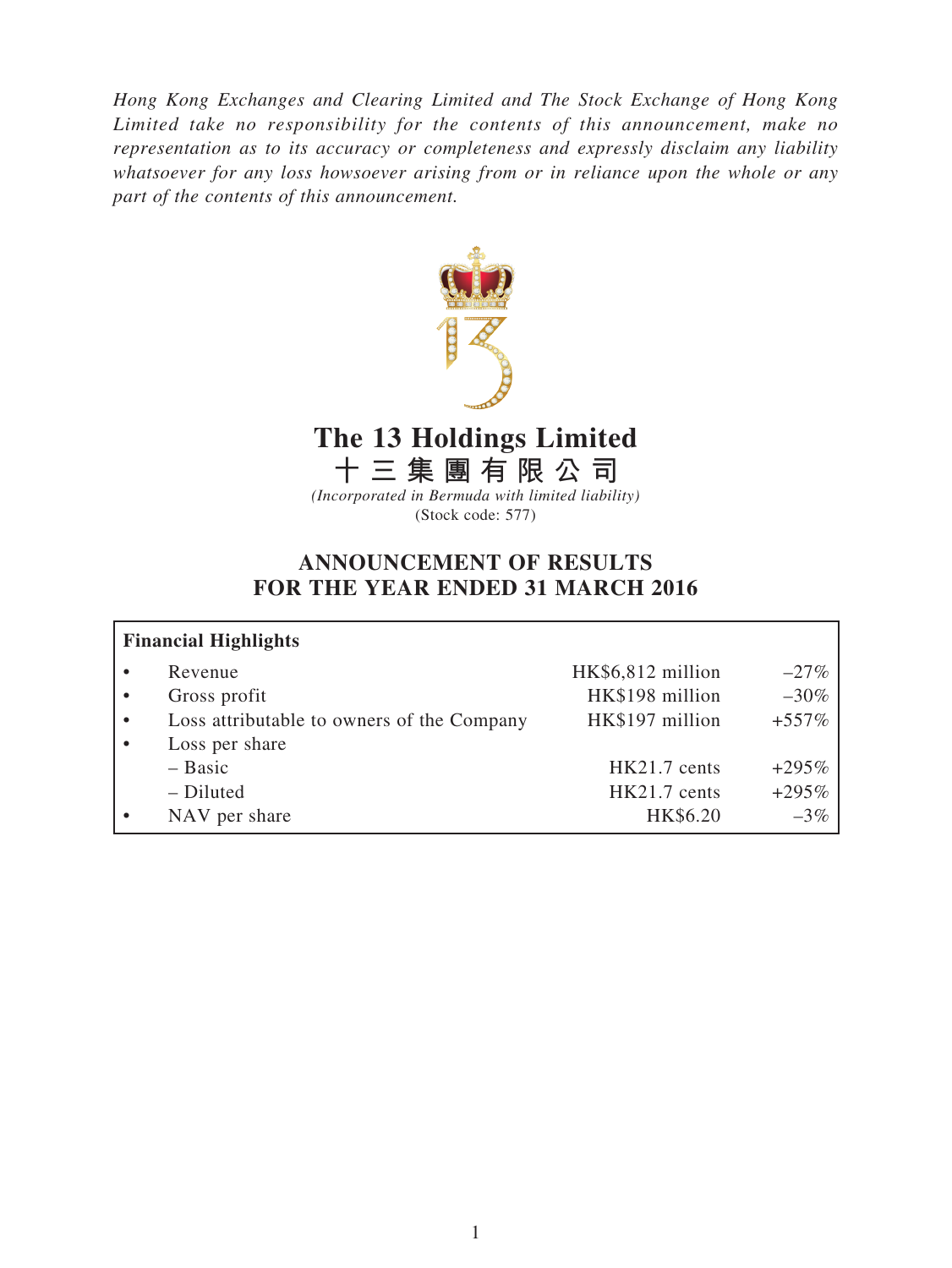# **RESULTS**

The board of directors (the "Board") of The 13 Holdings Limited ("The 13" or the "Company") is pleased to announce the consolidated results of the Company and its subsidiaries (collectively the "Group") for the year ended 31 March 2016, together with the comparative figures for the corresponding year in 2015, as follows:

### **Consolidated Statement of Profit or Loss**

*For the year ended 31 March 2016*

| <b>NOTES</b>   | 2016<br><b>HK\$'000</b> | 2015<br>HK\$'000 |
|----------------|-------------------------|------------------|
| 3              | 6,811,519               | 9,323,418        |
|                | (6,613,685)             | (9,039,706)      |
|                | 197,834                 | 283,712          |
|                | 8,617                   | 13,314           |
|                | (406, 342)              | (259, 617)       |
|                | (8,911)                 | (11, 415)        |
|                | (1, 531)                | (2, 284)         |
|                | 1                       | 2,234            |
|                | (210, 332)              | 25,944           |
| $\overline{4}$ | (22, 484)               | (33, 856)        |
| 5              | (232, 816)              | (7, 912)         |
|                |                         |                  |
|                | (197, 361)              | (29, 883)        |
|                | (35, 455)               | 21,971           |
|                | (232, 816)              | (7, 912)         |
| $\overline{7}$ |                         |                  |
|                | (21.7)                  | (5.5)            |
|                | (21.7)                  | (5.5)            |
|                |                         |                  |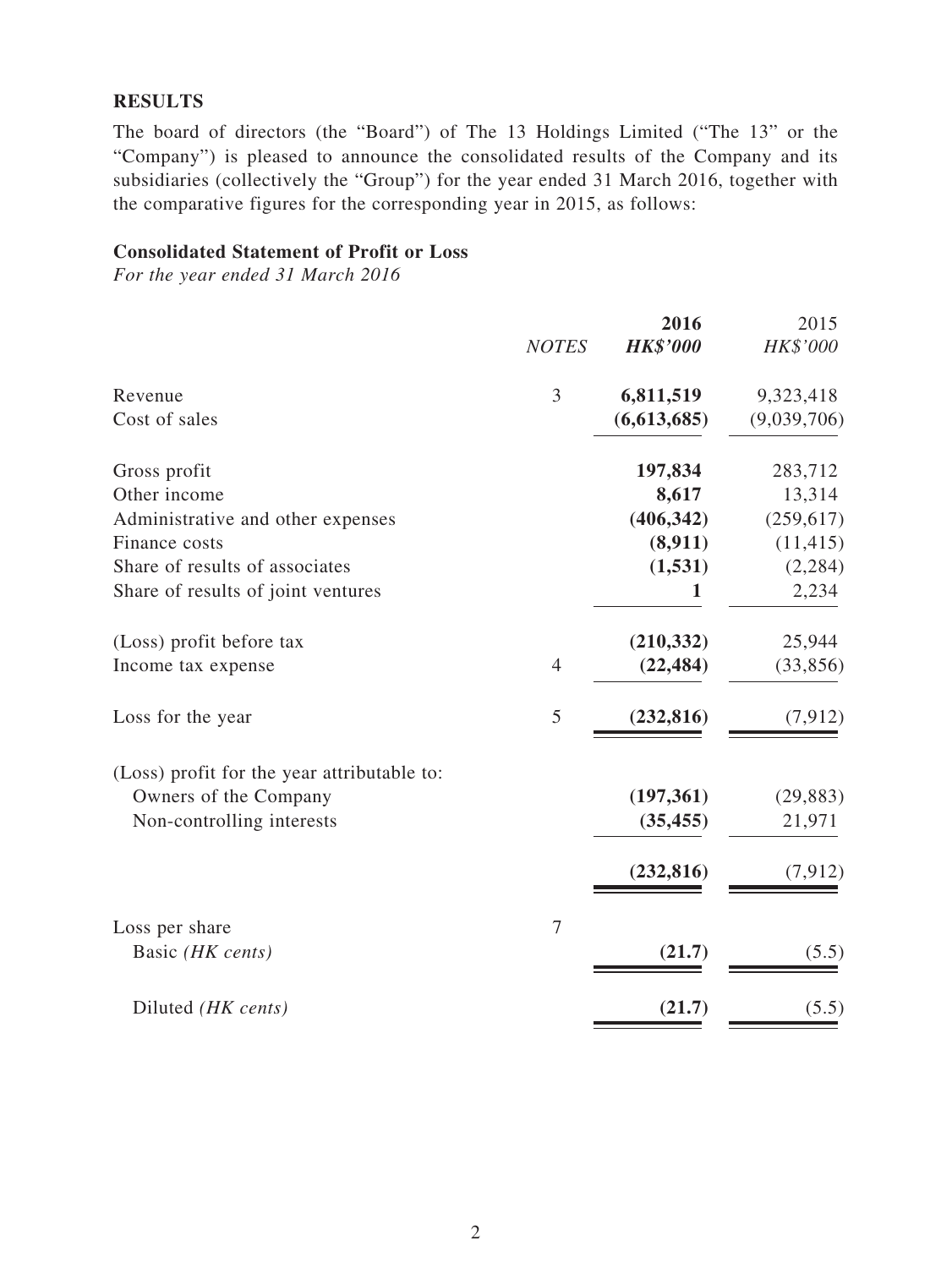# **Consolidated Statement of Profit or Loss and Other Comprehensive Income**

*For the year ended 31 March 2016*

|                                                                                                                        | 2016<br><b>HK\$'000</b> | 2015<br>HK\$'000 |
|------------------------------------------------------------------------------------------------------------------------|-------------------------|------------------|
| Loss for the year                                                                                                      | (232, 816)              | (7, 912)         |
| Other comprehensive expense for the year:                                                                              |                         |                  |
| Items that may be reclassified subsequently to                                                                         |                         |                  |
| <i>profit or loss:</i>                                                                                                 |                         |                  |
| Exchange differences arising from translation<br>of foreign operations<br>Share of translation reserve of an associate | (6,518)                 | (135)            |
| and joint ventures                                                                                                     | (3,580)                 | (274)            |
|                                                                                                                        | (10,098)                | (409)            |
| Total comprehensive expense for the year                                                                               | (242, 914)              | (8,321)          |
| Total comprehensive (expense) income                                                                                   |                         |                  |
| for the year attributable to:                                                                                          |                         |                  |
| Owners of the Company                                                                                                  | (202, 519)              | (30,093)         |
| Non-controlling interests                                                                                              | (40, 395)               | 21,772           |
|                                                                                                                        | (242, 914)              | (8,321)          |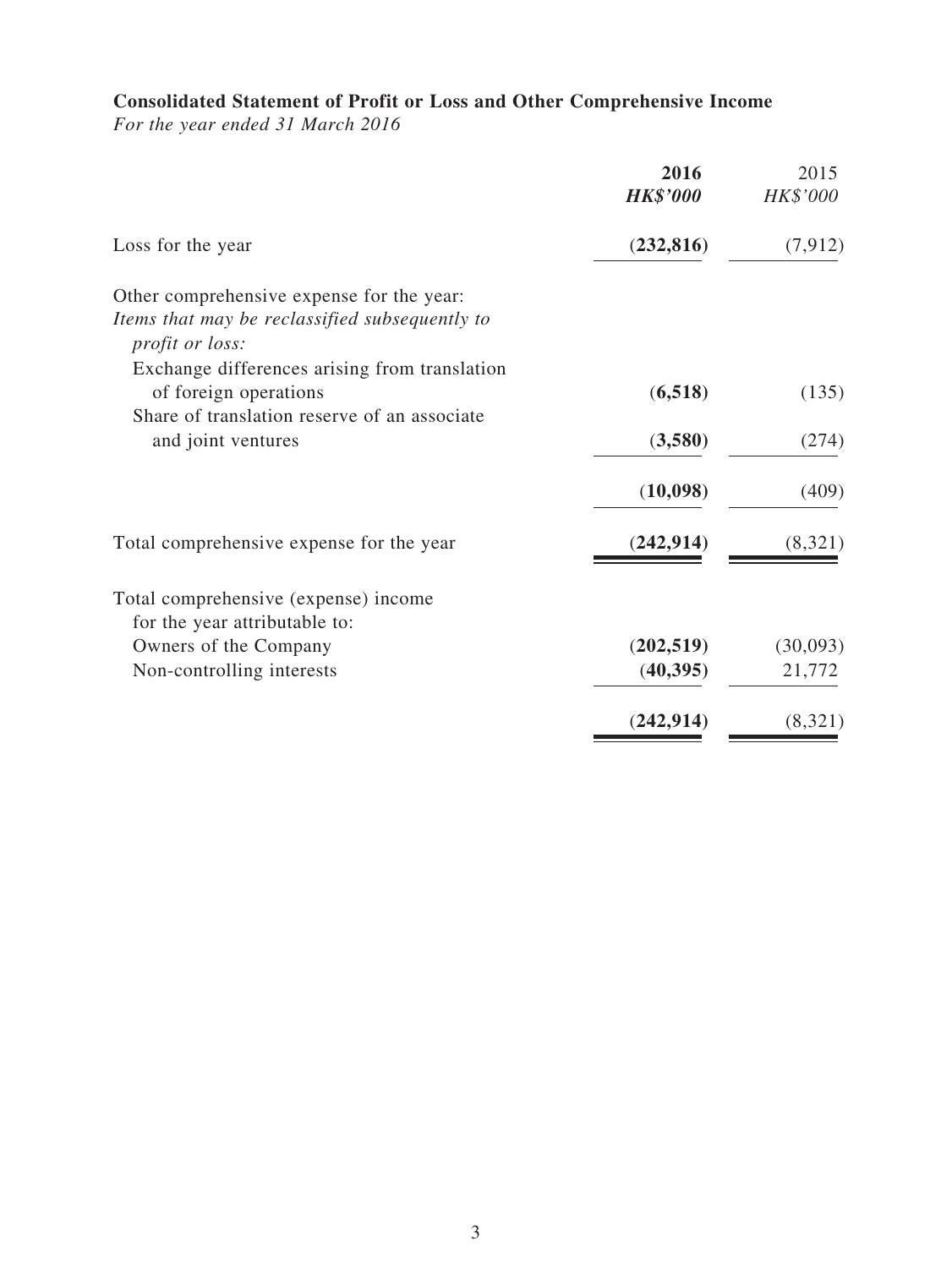# **Consolidated Statement of Financial Position**

*At 31 March 2016*

|                                            |              | 2016            | 2015      |
|--------------------------------------------|--------------|-----------------|-----------|
|                                            | <b>NOTES</b> | <b>HK\$'000</b> | HK\$'000  |
| NON-CURRENT ASSETS                         |              |                 |           |
| Hotel under development                    |              | 6,139,370       | 2,633,563 |
| Property, plant and equipment              |              | 176,745         | 206,335   |
| Deposits paid for acquisition of property, |              |                 |           |
| plant and equipment                        |              | 126,654         | 38,807    |
| Deposits for investments                   |              | 110,000         |           |
| Prepaid land lease payments                |              | 1,612,303       | 1,716,894 |
| Goodwill                                   |              | 61,646          | 61,646    |
| Other intangible assets                    |              | 7,627           | 7,627     |
| Interests in associates                    |              | 22,867          | 24,741    |
| Interests in joint ventures                |              | 87,800          | 91,467    |
|                                            |              | 8,345,012       | 4,781,080 |
| <b>CURRENT ASSETS</b>                      |              |                 |           |
| Prepaid land lease payments                |              | 104,591         | 104,591   |
| Amounts due from customers                 |              |                 |           |
| for contract works                         |              | 851,251         | 824,031   |
| Trade and other debtors, deposits and      |              |                 |           |
| prepayments                                | 8            | 1,752,666       | 2,657,938 |
| Amounts due from associates                |              | 18,700          | 16,046    |
| Amounts due from joint ventures            |              | 321,926         | 495,327   |
| Amounts due from joint operations/other    |              |                 |           |
| partners of joint operations               |              | 118,572         | 119,565   |
| Amounts due from subsidiaries of           |              |                 |           |
| a shareholder                              |              | 26,564          | 63,591    |
| Other loans receivable                     |              | 48,000          | 91,351    |
| Pledged bank deposits                      |              | 17,065          | 46,878    |
| Short term bank deposits                   |              | 458,388         | 2,138,346 |
| Bank balances and cash                     |              | 483,859         | 1,036,459 |
|                                            |              | 4,201,582       | 7,594,123 |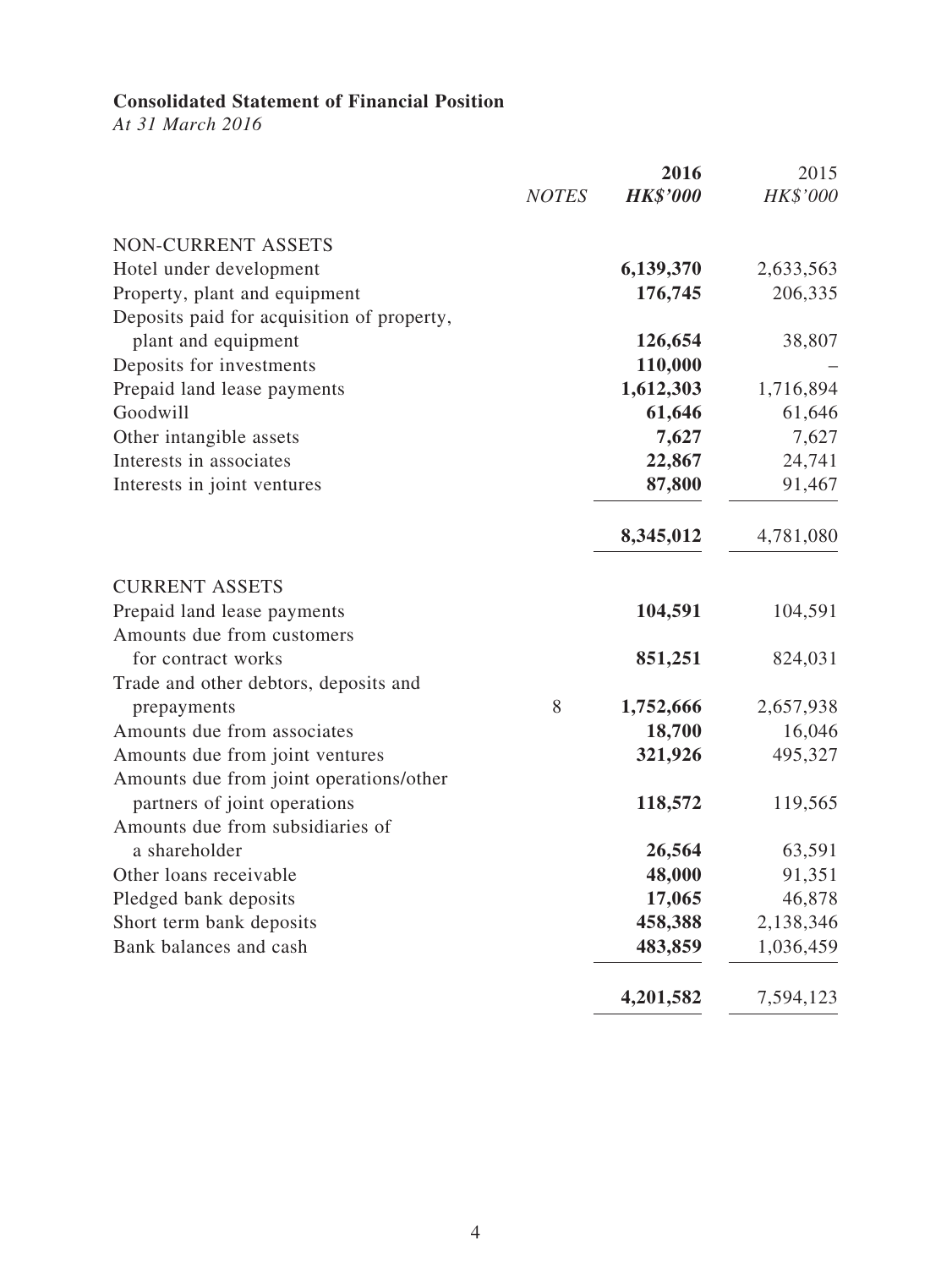|                                                                       | <b>NOTES</b> | 2016<br><b>HK\$'000</b> | 2015<br>HK\$'000 |
|-----------------------------------------------------------------------|--------------|-------------------------|------------------|
| <b>CURRENT LIABILITIES</b>                                            |              |                         |                  |
| Amounts due to customers for contract works                           |              | 1,169,067               | 1,650,622        |
| Trade and other creditors and accrued expenses                        | 9            | 1,629,908               | 2,218,124        |
| Amounts due to associates                                             |              | 10,970                  | 28,486           |
| Amount due to a joint venture                                         |              | 49                      | 2,868            |
| Amounts due to joint operations/other partners<br>of joint operations |              | 115,948                 | 86,866           |
| Amounts due to subsidiaries of a shareholder                          |              | 441                     | 15,793           |
| Loan from a subsidiary of a shareholder                               |              | 30,000                  | 37,000           |
|                                                                       |              | 33,134                  |                  |
| Taxation payable                                                      |              |                         | 52,198           |
| Bank borrowings - due within one year                                 |              | 459,154                 | 487,610          |
|                                                                       |              | 3,448,671               | 4,579,567        |
| <b>NET CURRENT ASSETS</b>                                             |              | 752,911                 | 3,014,556        |
| TOTAL ASSETS LESS CURRENT                                             |              |                         |                  |
| <b>LIABILITIES</b>                                                    |              | 9,097,923               | 7,795,636        |
| <b>NON-CURRENT LIABILITIES</b>                                        |              |                         |                  |
| Bank borrowings - due after one year                                  |              | 2,561,693               | 1,098,517        |
| Convertible bonds                                                     |              | 485,835                 | 409,303          |
|                                                                       |              | 3,047,528               | 1,507,820        |
|                                                                       |              | 6,050,395               | 6,287,816        |
| <b>CAPITAL AND RESERVES</b>                                           |              |                         |                  |
| Share capital                                                         |              | 1,841,734               | 1,841,734        |
| Reserves                                                              |              | 3,867,648               | 4,044,173        |
| Equity attributable to owners of the Company                          |              | 5,709,382               | 5,885,907        |
| Non-controlling interests                                             |              |                         |                  |
| Share option reserve of a subsidiary                                  |              | 35,953                  | 30,168           |
| Share of net assets of subsidiaries                                   |              | 305,060                 | 371,741          |
|                                                                       |              | 341,013                 | 401,909          |
| <b>TOTAL EQUITY</b>                                                   |              | 6,050,395               | 6,287,816        |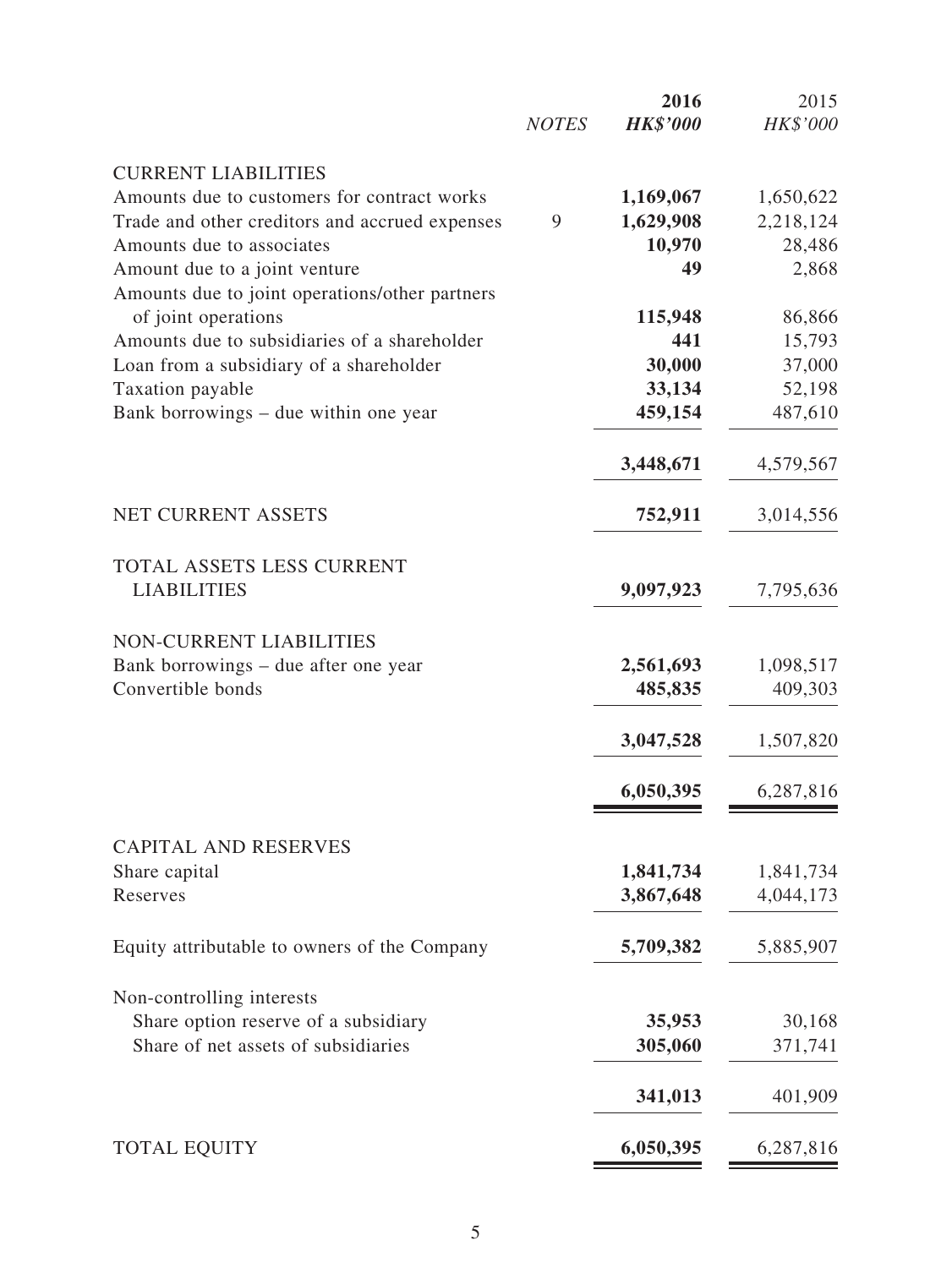#### *Notes*:

#### **1. BASIS OF PREPARATION**

The consolidated financial statements have been prepared in accordance with Hong Kong Financial Reporting Standards ("HKFRS(s)") issued by the Hong Kong Institute of Certified Public Accountants (the "HKICPA"). In addition, the consolidated financial statements include applicable disclosures required by the Rules Governing the Listing of Securities on The Stock Exchange of Hong Kong Limited (the "Listing Rules") and by the Hong Kong Companies Ordinance.

The consolidated financial statements have been prepared on the historical cost basis. Historical cost is generally based on the fair value of the consideration given in exchange for goods and services.

### **2. APPLICATION OF NEW AND REVISED HONG KONG FINANCIAL REPORTING STANDARDS**

In the current year, the Group has applied, for the first time, the following amendments to Hong Kong Accounting Standard ("HKAS") and HKFRSs (hereinafter collectively referred to as the "new and revised HKFRSs") issued by the HKICPA.

| Amendments to HKAS 19 | Defined Benefit Plans: Employee Contributions   |
|-----------------------|-------------------------------------------------|
| Amendments to HKFRSs  | Annual Improvements to HKFRSs 2010 – 2012 Cycle |
| Amendments to HKFRSs  | Annual Improvements to HKFRSs 2011 – 2013 Cycle |

The application of the above new and revised HKFRSs in the current year has had no material impact on the Group's financial performance and position for the current and prior years and/or on the disclosures set out in these consolidated financial statements.

The Group has not early applied the following new and revised HKFRSs that have been issued but are not yet effective:

| <b>HKFRS 9</b>          | Financial instruments <sup>2</sup>                           |
|-------------------------|--------------------------------------------------------------|
| <b>HKFRS 15</b>         | Revenue from Contracts with Customers <sup>2</sup>           |
| HKFRS 16                | Leases <sup>4</sup>                                          |
| Amendments to HKAS 1    | Disclosure Initiative <sup>1</sup>                           |
| Amendments to HKAS 16   | Clarification of Acceptable Methods of Depreciation          |
| and HKAS 38             | and Amortisation <sup>1</sup>                                |
| Amendments to HKAS 16   | Agriculture: Bearer Plants <sup>1</sup>                      |
| and HKAS 41             |                                                              |
| Amendments to HKAS 27   | Equity Method in Separate Financial Statements <sup>1</sup>  |
| Amendments to HKFRS 10  | Sale or Contribution of Assets between an Investor and       |
| and HKAS 28             | its Associate or Joint Venture <sup>3</sup>                  |
| Amendments to HKFRS 10, | Investment Entities: Applying the Consolidation              |
| HKFRS 12 and HKAS 28    | Exception <sup>1</sup>                                       |
| Amendments to HKFRS 11  | Accounting for Acquisitions of Interests in Joint            |
|                         | Operations <sup>1</sup>                                      |
| Amendments to HKFRSs    | Annual Improvements to HKFRSs 2012 – 2014 Cycle <sup>1</sup> |
|                         |                                                              |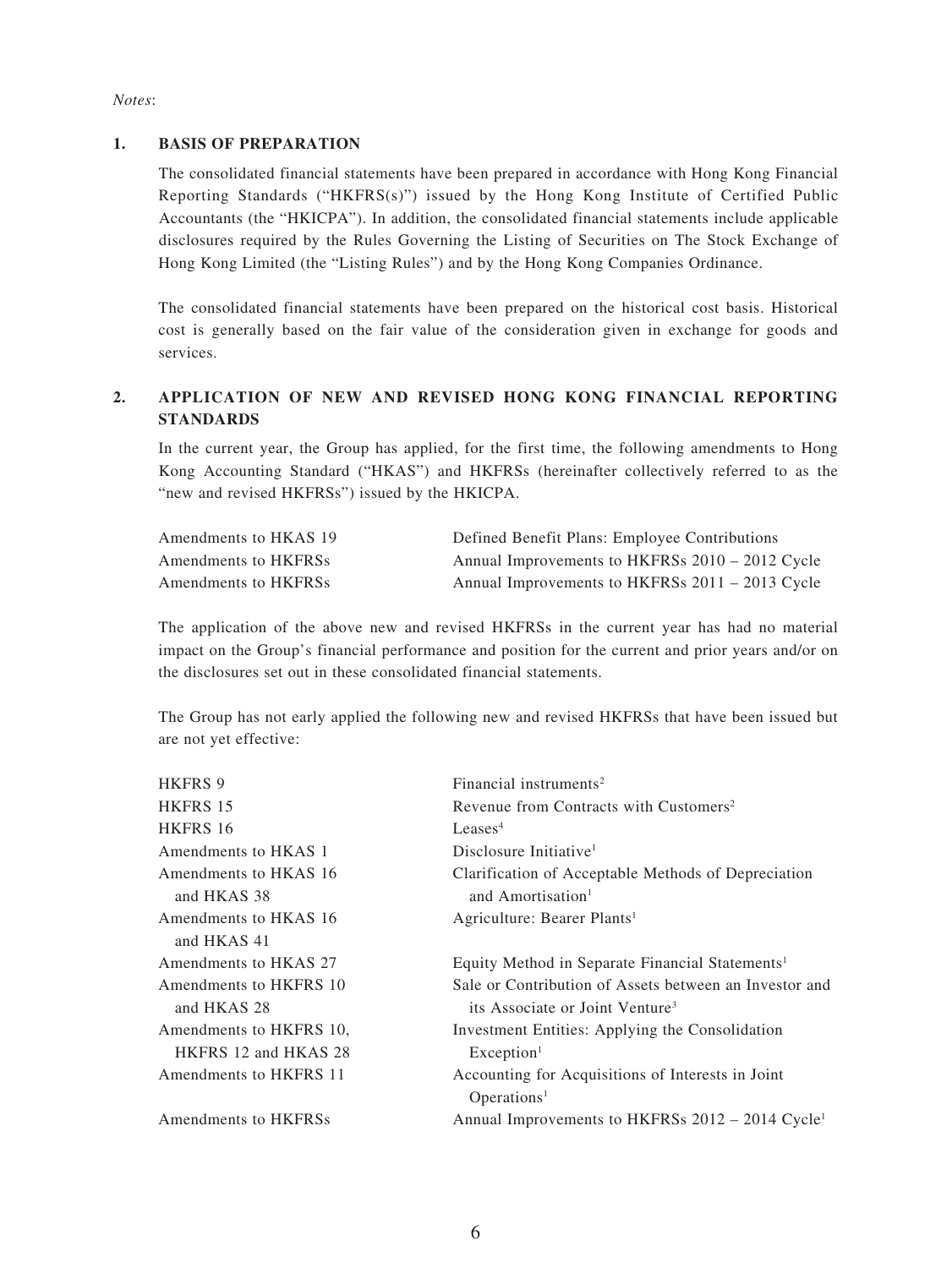- <sup>1</sup> Effective for annual periods beginning on or after 1 January 2016, with earlier application permitted.
- <sup>2</sup> Effective for annual periods beginning on or after 1 January 2018, with earlier application permitted.
- <sup>3</sup> Effective for annual periods beginning on or after a date to be determined.
- <sup>4</sup> Effective for annual periods beginning on or after 1 January 2019, with earlier application permitted.

#### *HKFRS 15 "Revenue from Contracts with Customers"*

HKFRS 15 was issued which establishes a single comprehensive model for entities to use in accounting for revenue arising from contracts with customers. HKFRS 15 will supersede the current revenue recognition guidance including HKAS 18 "*Revenue*", HKAS 11 "*Construction Contracts*" and the related Interpretations when it becomes effective.

The core principle of HKFRS 15 is that an entity should recognise revenue to depict the transfer of promised goods or services to customers in an amount that reflects the consideration to which the entity expects to be entitled in exchange for those goods or services. Specifically, the Standard introduces a 5-step approach to revenue recognition:

- Step 1: Identify the contract(s) with a customer
- Step 2: Identify the performance obligations in the contract(s)
- Step 3: Determine the transaction price
- Step 4: Allocate the transaction price to the performance obligations in the contract(s)
- Step 5: Recognise revenue when (or as) the entity satisfies a performance obligation

Under HKFRS 15, an entity recognises revenue when (or as) a performance obligation is satisfied, i.e. when "control" of the goods or services underlying the particular performance obligation is transferred to the customer. Far more prescriptive guidance has been added in HKFRS 15 to deal with specific scenarios. Furthermore, extensive disclosures are required by HKFRS 15.

The directors of the Company anticipate that the application of HKFRS 15 in the future may have a material impact on the amounts reported and disclosures made in the Group's consolidated financial statements. However, it is not practicable to provide a reasonable estimate of the effect of HKFRS 15 until the Group performs a detailed review.

#### *HKFRS 16 "Leases"*

HKFRS 16, which upon the effective date will supersede HKAS 17 "Leases", introduces a single lessee accounting model and requires a lessee to recognise assets and liabilities for all leases with a term of more than 12 months, unless the underlying asset is of low value. Specifically, under HKFRS 16, a lessee is required to recognise a right-of-use asset representing its right to use the underlying leased asset and a lease liability representing its obligation to make lease payments. Accordingly, a lessee should recognise depreciation of the right-of-use asset and interest on the lease liability, and also classifies cash repayments of the lease liability into a principal portion and an interest portion and presents them in the statement of cash flows. Also, the right-of-use asset and the lease liability are initially measured on a present value basis. The measurement includes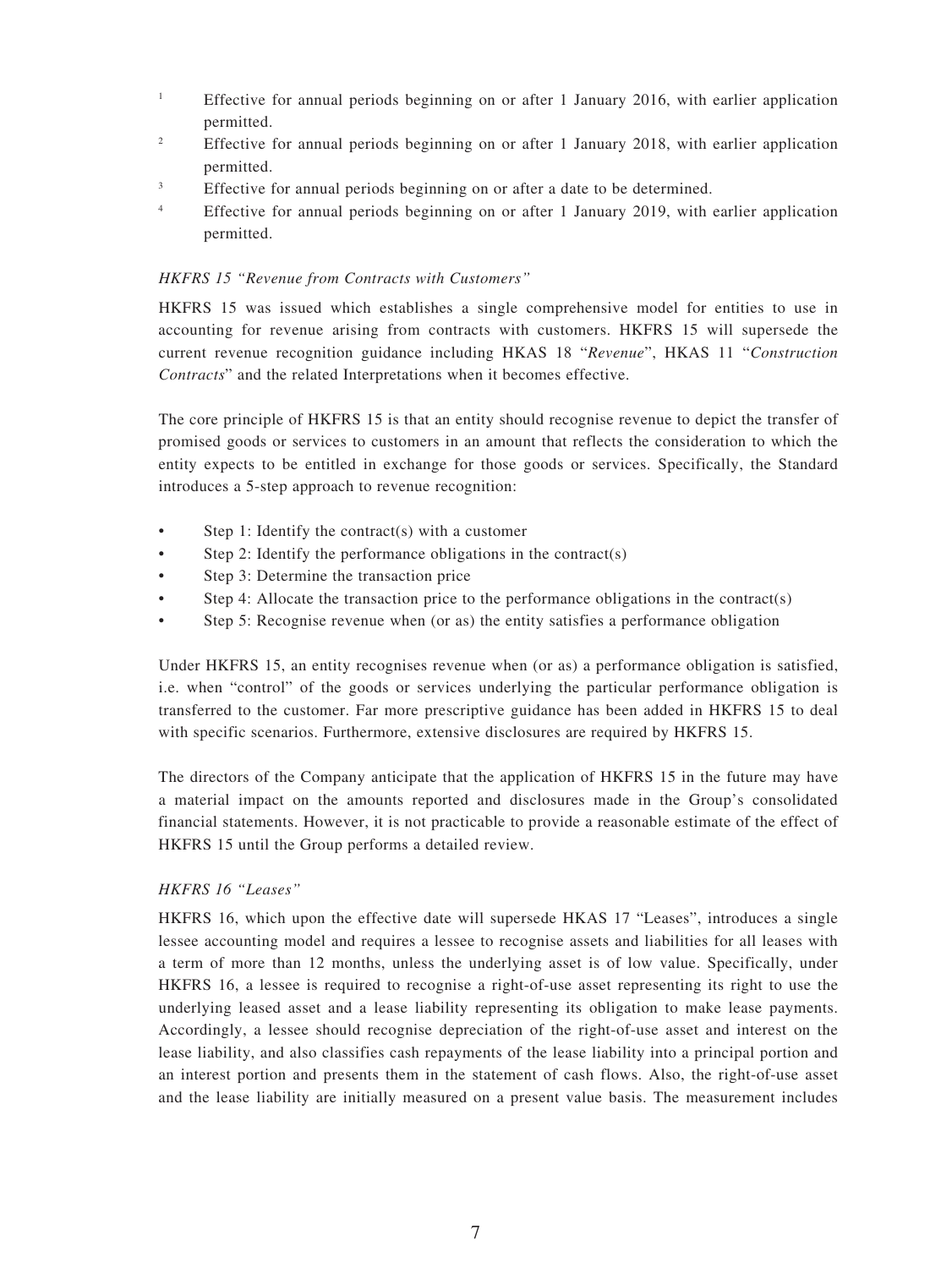non-cancellable lease payments and also includes payments to be made in optional periods if the lessee is reasonably certain to exercise an option to extend the lease, or not to exercise an option to terminate the lease. This accounting treatment is significantly different from the lessee accounting for leases that are classified as operating leases under the predecessor standard, HKAS 17.

In respect of the lessor accounting, HKFRS 16 substantially carries forward the lessor accounting requirements in HKAS 17. Accordingly, a lessor continues to classify its leases as operating leases or finance leases, and to account for those two types of leases differently.

The directors of the Company will assess the impact of the application of HKFRS 16. For the moment, it is not practicable to provide a reasonable estimate of the effect of the application of HKFRS 16 until the Group performs a detailed review.

Other than that, the directors of the Company anticipate that the application of the other new and revised HKFRSs will have no material impact on the financial performance and position and/or the disclosures of the Group's consolidated financial statements.

#### **3. SEGMENT INFORMATION**

Information reported to the executive directors of the Company, being the chief operating decision makers, is organised into divisions for the purposes of resource allocation and performance assessment focusing on the types of services delivered or provided. Specifically, the Group's reportable and operating segments under HKFRS 8 "*Operating Segments*" are as follows:

| Management contracting          | building construction and civil engineering      |
|---------------------------------|--------------------------------------------------|
| Property development management | development management, project management and   |
|                                 | facilities and asset management services         |
| Property investment             | investment in properties through investment in a |
|                                 | joint venture                                    |
| Hotel development               | hotel operation with ancillary facilities        |
|                                 |                                                  |

The Group had invested in an operating segment of the hotel operation in Macau with provision of ancillary facilities which are under development. The remaining segments are held under a major subsidiary of the Group, Paul Y. Engineering Group Limited ("PYE").

The accounting policies of the reportable and operating segments are the same as the Group's accounting policies.

Segment profit (loss) represents the profit earned or loss incurred, by each reportable and operating segment without allocation of corporate income, central administrative costs and finance costs. This is the measure reported to the executive directors of the Company, being chief operating decision makers, for the purposes of resource allocation and performance assessment.

The assets of the Group are allocated to reportable and operating segments except for pledged bank deposits, short term bank deposits, bank balances and cash and other unallocated assets.

The liabilities of the Group are allocated to reportable and operating segments except for certain bank borrowings and other unallocated liabilities.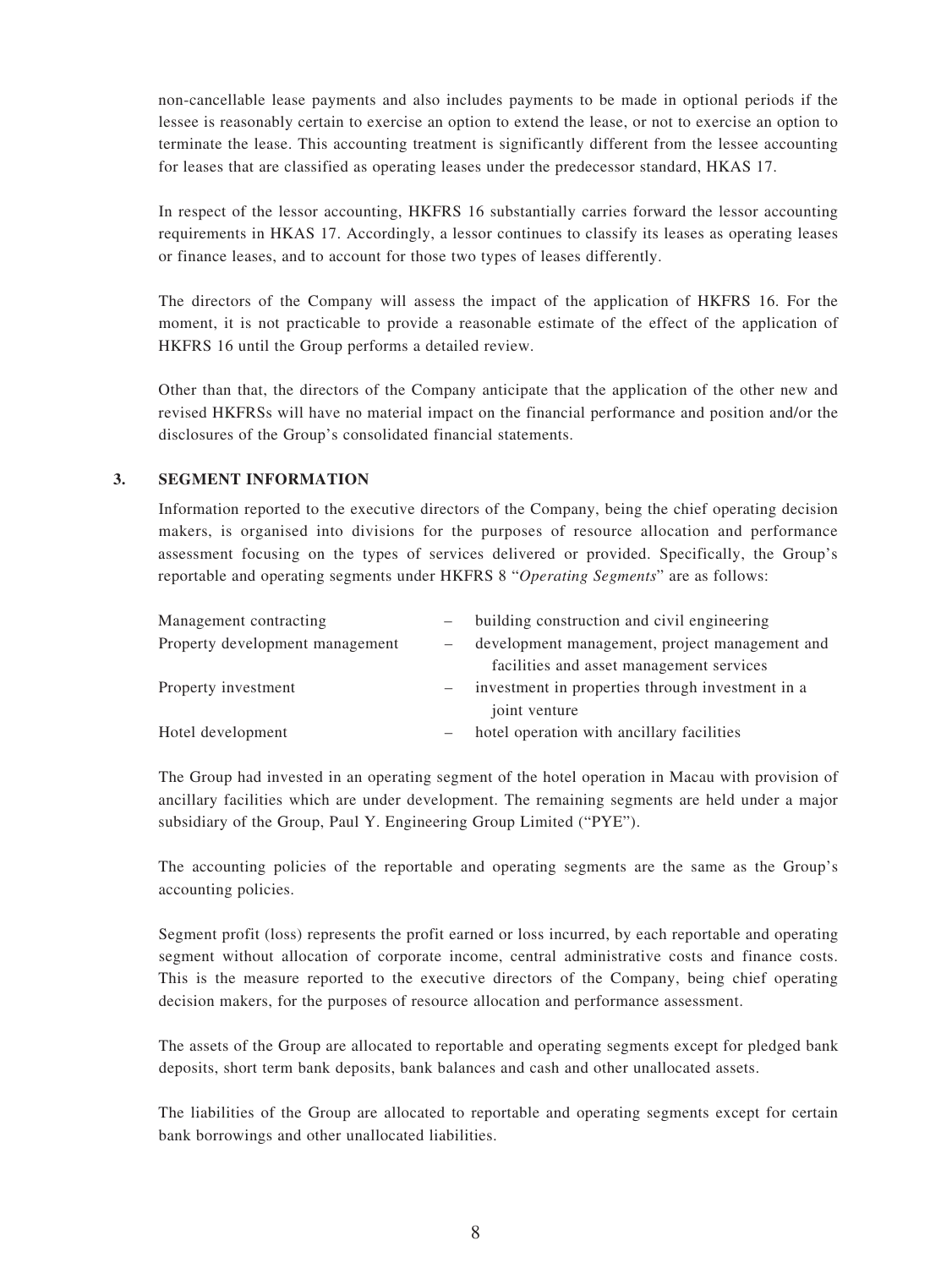Inter-segment sales are charged at prevailing market rates or at terms determined and agreed by both parties, where no market price was available.

The following is an analysis of the Group's revenue and results by reportable and operating segments.

#### **For the year ended 31 March 2016**

| Eliminations Consolidated<br><b>HK\$'000</b> |
|----------------------------------------------|
|                                              |
|                                              |
|                                              |
|                                              |
| 6,811,519                                    |
|                                              |
| 6,811,519                                    |
| (73, 847)                                    |
| 8,617                                        |
| (136, 191)                                   |
| (8,911)                                      |
| (210, 332)                                   |
|                                              |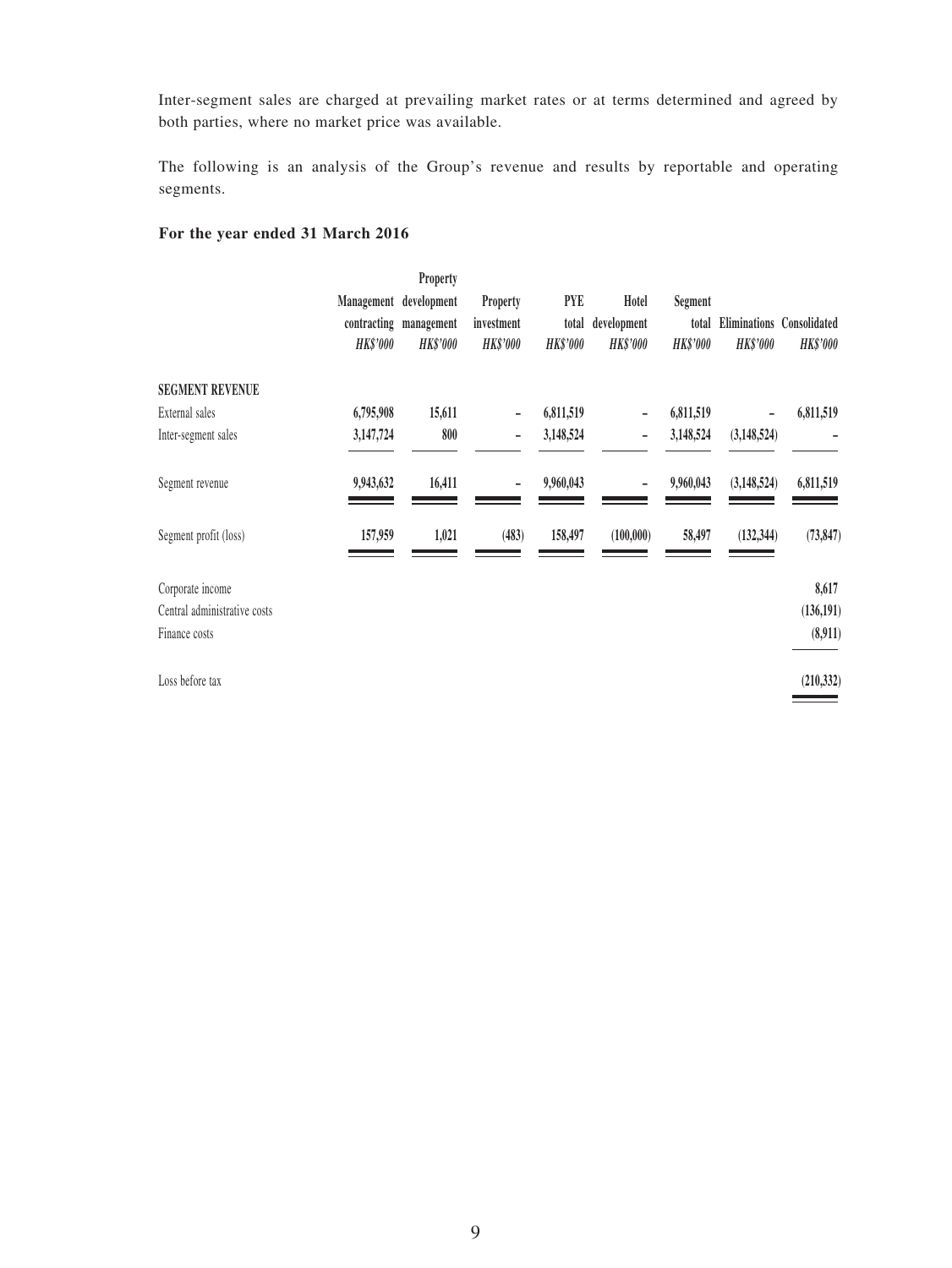The following is an analysis of the Group's assets and liabilities by reportable and operating segments.

### **At 31 March 2016**

|                                                                                                         | Management<br>contracting<br><b>HK\$'000</b> | Property<br>development<br>management<br><b>HK\$'000</b> | Property<br>investment<br><b>HK\$'000</b> | <b>PYE</b><br>total<br><b>HK\$'000</b> | Hotel<br>development<br><b>HK\$'000</b> | Segment<br>total<br><b>HK\$'000</b> | <b>HK\$'000</b> | Eliminations Consolidated<br><b>HK\$'000</b> |
|---------------------------------------------------------------------------------------------------------|----------------------------------------------|----------------------------------------------------------|-------------------------------------------|----------------------------------------|-----------------------------------------|-------------------------------------|-----------------|----------------------------------------------|
| <b>ASSETS</b><br>Segment assets                                                                         | 3,619,205                                    | 21,227                                                   | 84,900                                    | 3,725,332                              | 8,508,629                               | 12,233,961                          | (746, 268)      | 11,487,693                                   |
| Pledged bank deposits<br>Short term bank deposits<br>Bank balances and cash<br>Other unallocated assets |                                              |                                                          |                                           |                                        |                                         |                                     |                 | 17,065<br>458,388<br>483,859<br>99,589       |
| Consolidated assets                                                                                     |                                              |                                                          |                                           |                                        |                                         |                                     |                 | 12,546,594                                   |
| <b>LIABILITIES</b><br>Segment liabilities                                                               | 3,010,061                                    | 4,960                                                    | 15                                        | 3,015,036                              | 3,462,004                               | 6,477,040                           | (535, 231)      | 5,941,809                                    |
| <b>Bank borrowings</b><br>Other unallocated liabilities                                                 |                                              |                                                          |                                           |                                        |                                         |                                     |                 | 459,154<br>95,236                            |
| Consolidated liabilities                                                                                |                                              |                                                          |                                           |                                        |                                         |                                     |                 | 6,496,199                                    |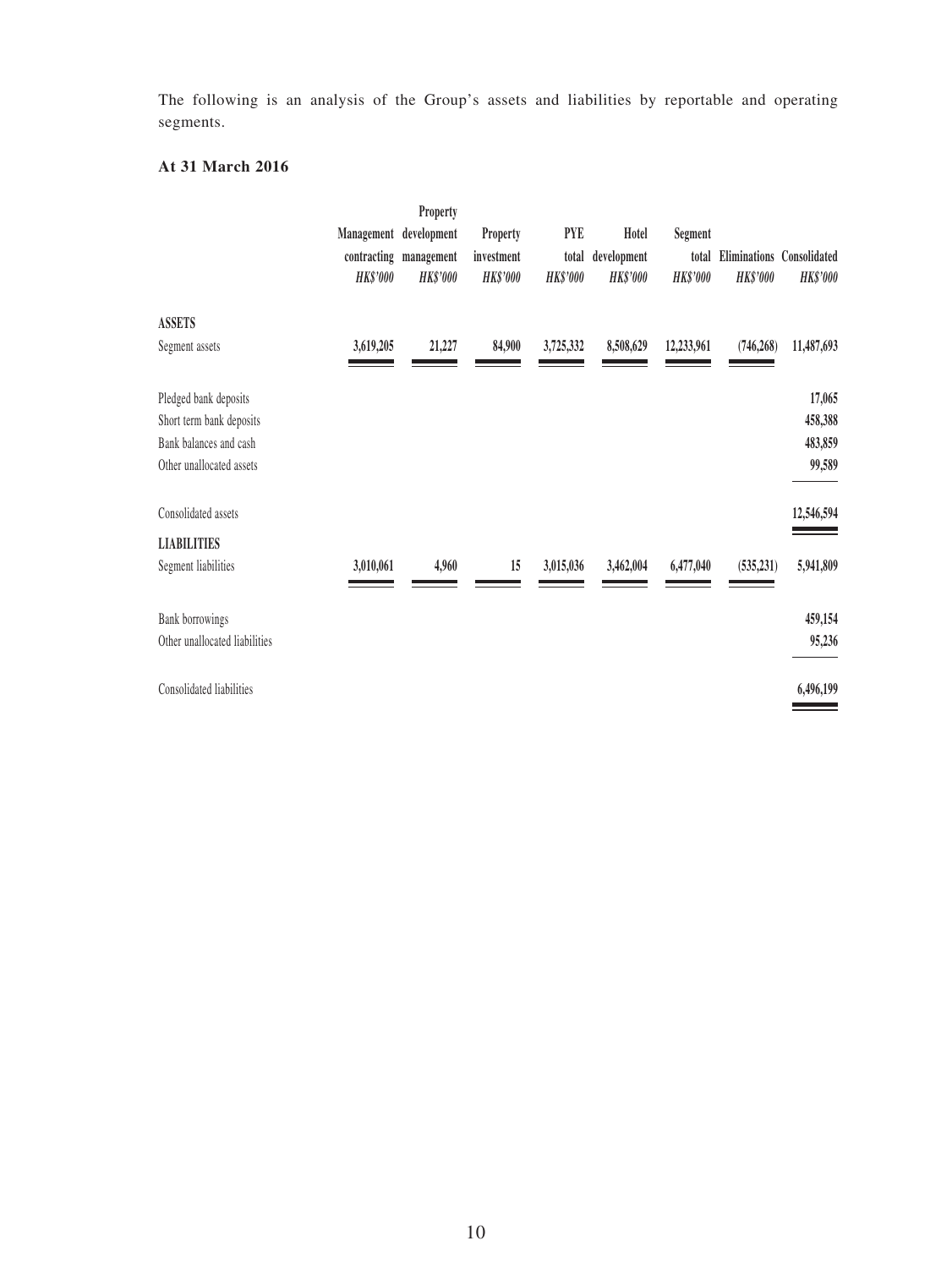The following is an analysis of the Group's other information by reportable and operating segments.

### **For the year ended 31 March 2016**

|                                                                             |                          | Property               |                 |                 |                 |                 |                          |
|-----------------------------------------------------------------------------|--------------------------|------------------------|-----------------|-----------------|-----------------|-----------------|--------------------------|
|                                                                             | Management               | development            | Property        | <b>PYE</b>      | Hotel           |                 |                          |
|                                                                             |                          | contracting management | investment      | total           | development     |                 | Unallocated Consolidated |
|                                                                             | <b>HK\$'000</b>          | <b>HK\$'000</b>        | <b>HK\$'000</b> | <b>HK\$'000</b> | <b>HK\$'000</b> | <b>HK\$'000</b> | <b>HK\$'000</b>          |
| <b>OTHER INFORMATION</b>                                                    |                          |                        |                 |                 |                 |                 |                          |
| Amounts included in the measure of segment profit (loss) or segment assets: |                          |                        |                 |                 |                 |                 |                          |
| Additions to hotel under development                                        |                          |                        |                 |                 | 3,505,807       |                 | 3,505,807                |
| Additions to property, plant and equipment                                  | 12,817                   |                        |                 | 12,817          | 10,677          | 4,136           | 27,630                   |
| Additions to deposits paid for acquisition                                  |                          |                        |                 |                 |                 |                 |                          |
| of property, plant and equipment                                            |                          |                        |                 |                 | 87,847          |                 | 87,847                   |
| Additions to deposits for investments                                       |                          |                        |                 |                 | 110,000         |                 | 110,000                  |
| Depreciation of property, plant and equipment                               | 29,618                   | 10                     | -               | 29,628          | -               | 10,259          | 39,887                   |
| Gain on disposal of property, plant and                                     |                          |                        |                 |                 |                 |                 |                          |
| equipment                                                                   | 662                      |                        |                 | 662             |                 | 111             | 773                      |
| Pre-opening expenses for hotel under                                        |                          |                        |                 |                 |                 |                 |                          |
| development                                                                 | $\overline{\phantom{0}}$ |                        |                 |                 | 100,000         |                 | 100,000                  |
| Release of prepaid land lease payments                                      | 575                      |                        |                 | 575             |                 |                 | 575                      |
| Interests in associates and joint ventures                                  | 28,106                   | (2, 339)               | 84,900          | 110,667         |                 |                 | 110,667                  |
| Share of results of associates and joint                                    |                          |                        |                 |                 |                 |                 |                          |
| ventures                                                                    | (591)                    | (503)                  | (436)           | (1,530)         |                 |                 | (1,530)                  |

*Amounts regularly provided to the executive directors but not included in the measure of segment profit (loss):*

| Share of revenue of associates and |         |                |       |         |                          |   |         |
|------------------------------------|---------|----------------|-------|---------|--------------------------|---|---------|
| joint ventures                     | 846,979 | $\overline{a}$ | 6.165 | 853,144 | $\overline{\phantom{a}}$ | - | 853,144 |
|                                    |         |                |       |         |                          |   |         |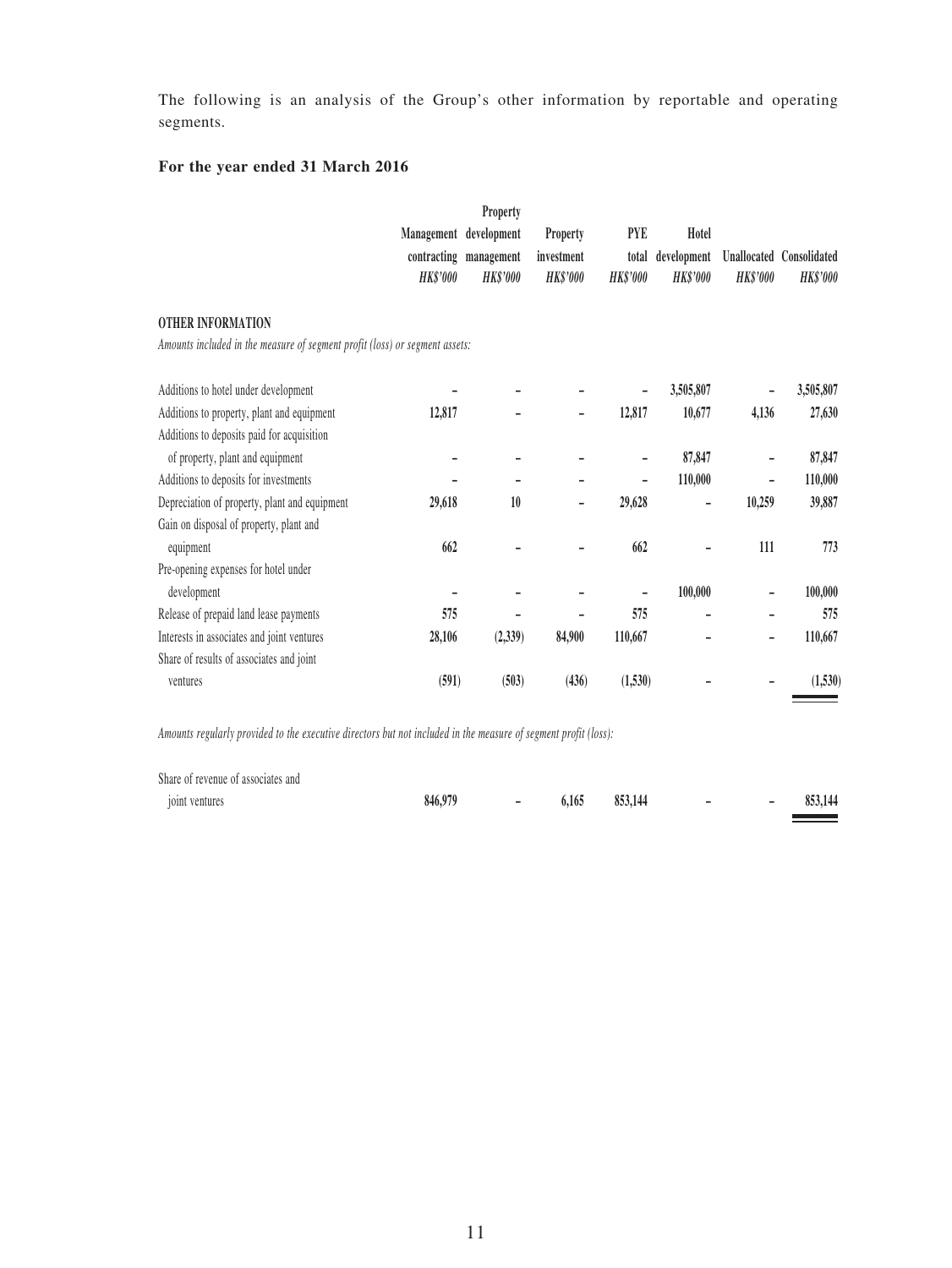The following is an analysis of the Group's revenue and results by reportable and operating segments.

# **For the year ended 31 March 2015**

|             | Property    |                          |            |                          |            |              |              |
|-------------|-------------|--------------------------|------------|--------------------------|------------|--------------|--------------|
| Management  | development | Property                 | PYE        | Hotel                    | Segment    |              |              |
| contracting | management  | investment               | total      | development              | total      | Eliminations | Consolidated |
| HK\$'000    | HK\$'000    | HK\$'000                 | HK\$'000   | HK\$'000                 | HK\$'000   | HK\$'000     | HK\$'000     |
|             |             |                          |            |                          |            |              |              |
| 9,292,639   | 30,779      | $\overline{\phantom{0}}$ | 9,323,418  |                          | 9,323,418  |              | 9,323,418    |
| 1,371,655   | 500         | ÷                        | 1,372,155  | $\overline{\phantom{0}}$ | 1,372,155  | (1,372,155)  |              |
| 10,664,294  | 31,279      | ÷                        | 10,695,573 | $\overline{\phantom{0}}$ | 10,695,573 |              | 9,323,418    |
| 195,376     | 969         | 1,406                    | 197,751    | $\qquad \qquad -$        | 197,751    | (42, 168)    | 155,583      |
|             |             |                          |            |                          |            |              | 13,314       |
|             |             |                          |            |                          |            |              | (131, 538)   |
|             |             |                          |            |                          |            |              | (11, 415)    |
|             |             |                          |            |                          |            |              | 25,944       |
|             |             |                          |            |                          |            |              | (1,372,155)  |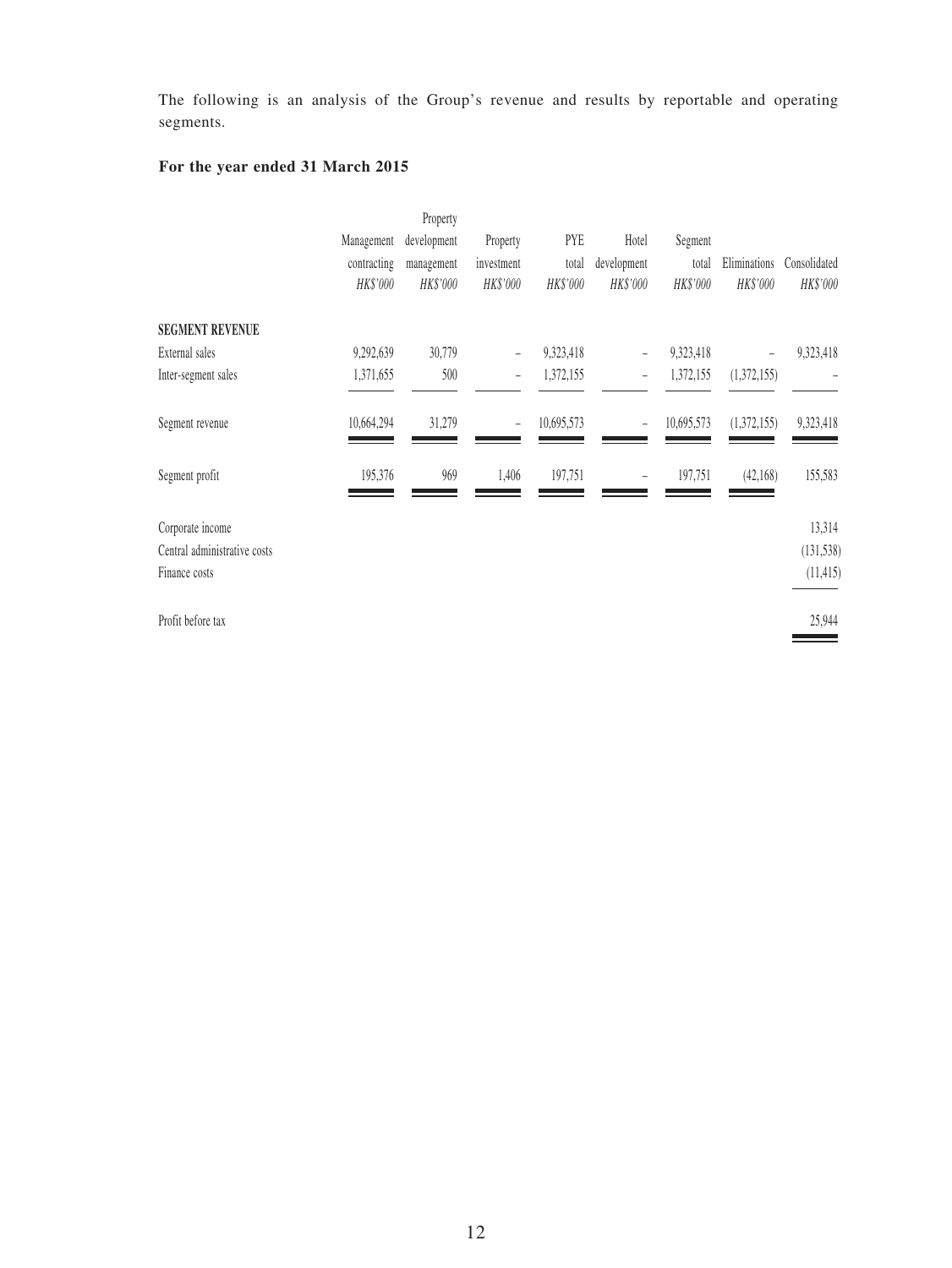The following is an analysis of the Group's assets and liabilities by reportable and operating segments.

### **At 31 March 2015**

|                                                                                                         | Management<br>contracting<br>HK\$'000 | Property<br>development<br>management<br>HK\$'000 | Property<br>investment<br>HK\$'000 | PYE<br>total<br>HK\$'000 | Hotel<br>development<br>HK\$'000 | Segment<br>total<br>HK\$'000 | Eliminations<br>HK\$'000 | Consolidated<br>HK\$'000                    |
|---------------------------------------------------------------------------------------------------------|---------------------------------------|---------------------------------------------------|------------------------------------|--------------------------|----------------------------------|------------------------------|--------------------------|---------------------------------------------|
| <b>ASSETS</b><br>Segment assets                                                                         | 4,518,371                             | 19,389                                            | 89,497                             | 4,627,257                | 4,799,752                        | 9,427,009                    | (420, 812)               | 9,006,197                                   |
| Pledged bank deposits<br>Short term bank deposits<br>Bank balances and cash<br>Other unallocated assets |                                       |                                                   |                                    |                          |                                  |                              |                          | 46,878<br>2,138,346<br>1,036,459<br>147,323 |
| Consolidated assets                                                                                     |                                       |                                                   |                                    |                          |                                  |                              |                          | 12,375,203                                  |
| <b>LIABILITIES</b><br>Segment liabilities                                                               | 4,142,739                             | 4,847                                             | 447                                | 4,148,033                | 1,765,337                        | 5,913,370                    | (442, 117)               | 5,471,253                                   |
| Bank borrowings<br>Other unallocated liabilities                                                        |                                       |                                                   |                                    |                          |                                  |                              |                          | 487,610<br>128,524                          |
| Consolidated liabilities                                                                                |                                       |                                                   |                                    |                          |                                  |                              |                          | 6,087,387                                   |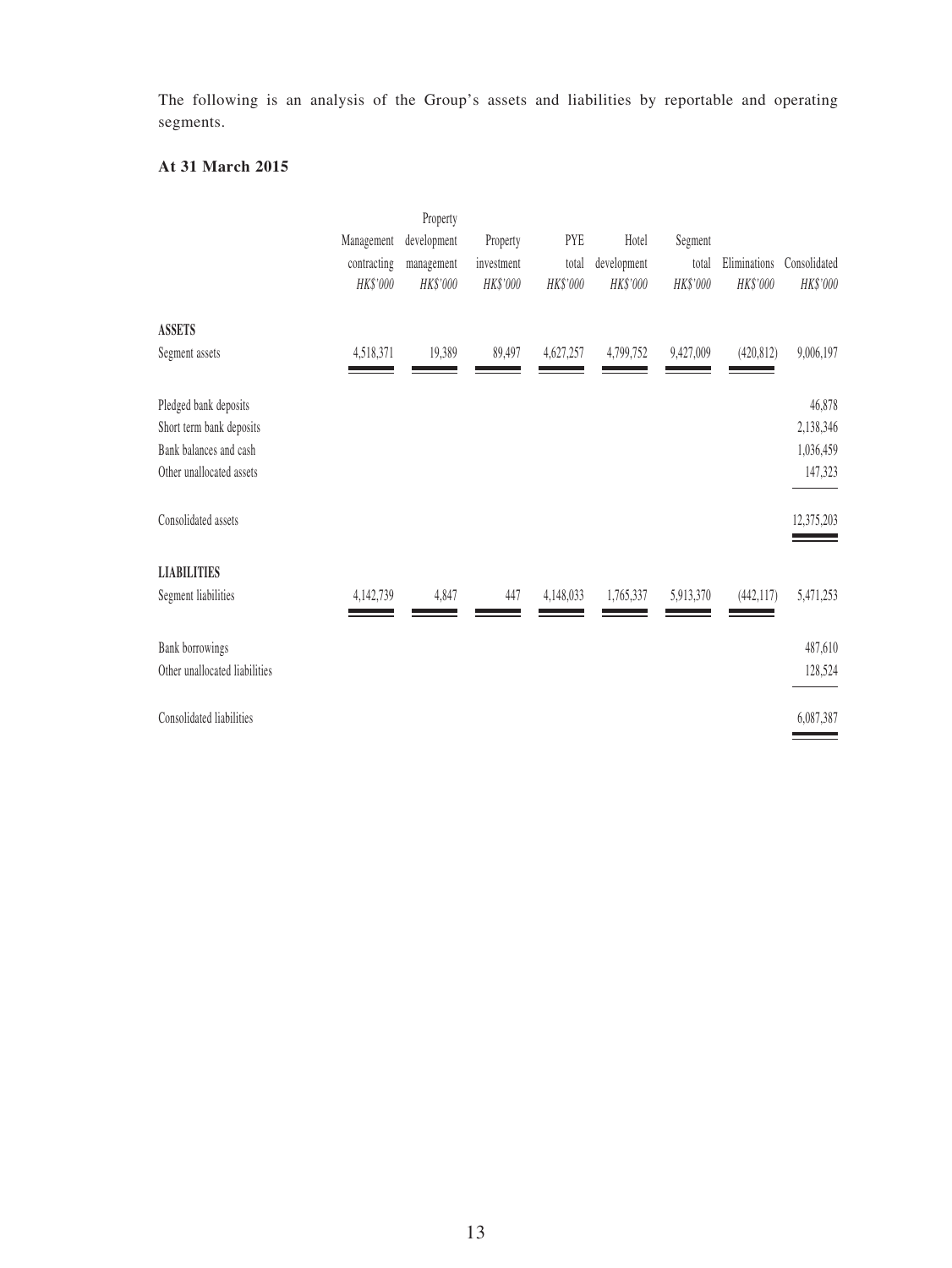The following is an analysis of the Group's other information by reportable and operating segments.

# **For the year ended 31 March 2015**

|                                                                                                          |                 | Property    |                          |            |             |             |               |
|----------------------------------------------------------------------------------------------------------|-----------------|-------------|--------------------------|------------|-------------|-------------|---------------|
|                                                                                                          | Management      | development | Property                 | <b>PYE</b> | Hotel       |             |               |
|                                                                                                          | contracting     | management  | investment               | total      | development | Unallocated | Consolidated  |
|                                                                                                          | HK\$'000        | HK\$'000    | HK\$'000                 | HK\$'000   | HK\$'000    | HK\$'000    | HK\$'000      |
| <b>OTHER INFORMATION</b>                                                                                 |                 |             |                          |            |             |             |               |
| Amounts included in the measure of segment profit or segment assets:                                     |                 |             |                          |            |             |             |               |
| Additions to hotel under development                                                                     |                 |             |                          |            | 1,700,925   |             | 1,700,925     |
| Additions to property, plant and equipment                                                               | 16,166          |             | $\overline{\phantom{0}}$ | 16,166     | 11,741      | 7,441       | 35,348        |
| Additions to deposits paid for acquisition                                                               |                 |             |                          |            |             |             |               |
| of property, plant and equipment                                                                         |                 |             |                          |            | 38,807      |             | 38,807        |
| Depreciation of property, plant and                                                                      |                 |             |                          |            |             |             |               |
| equipment                                                                                                | 28,818          | 11          |                          | 28,829     |             | 3,574       | 32,403        |
| Loss on disposal of property, plant                                                                      |                 |             |                          |            |             |             |               |
| and equipment                                                                                            | (2,375)         |             |                          | (2,375)    |             | (73)        | (2, 448)      |
| Release of prepaid land lease payments                                                                   | 575             |             |                          | 575        |             |             | 575           |
| Interests in associates and joint ventures                                                               | 28,643          | (1,924)     | 89,489                   | 116,208    |             |             | 116,208       |
| Share of results of associates and joint                                                                 |                 |             |                          |            |             |             |               |
| ventures                                                                                                 | 441             | (1,927)     | 1,436                    | (50)       |             |             | (50)          |
| Amounts regularly provided to the executive directors but not included in the measure of segment profit: |                 |             |                          |            |             |             |               |
| Share of revenue of associates and                                                                       |                 |             |                          |            |             |             |               |
|                                                                                                          | $1.200 \pm 0.6$ |             |                          |            |             |             | $1.206$ $0.7$ |

joint ventures 1,389,706 109 6,257 1,396,072 – – 1,396,072

 $\equiv$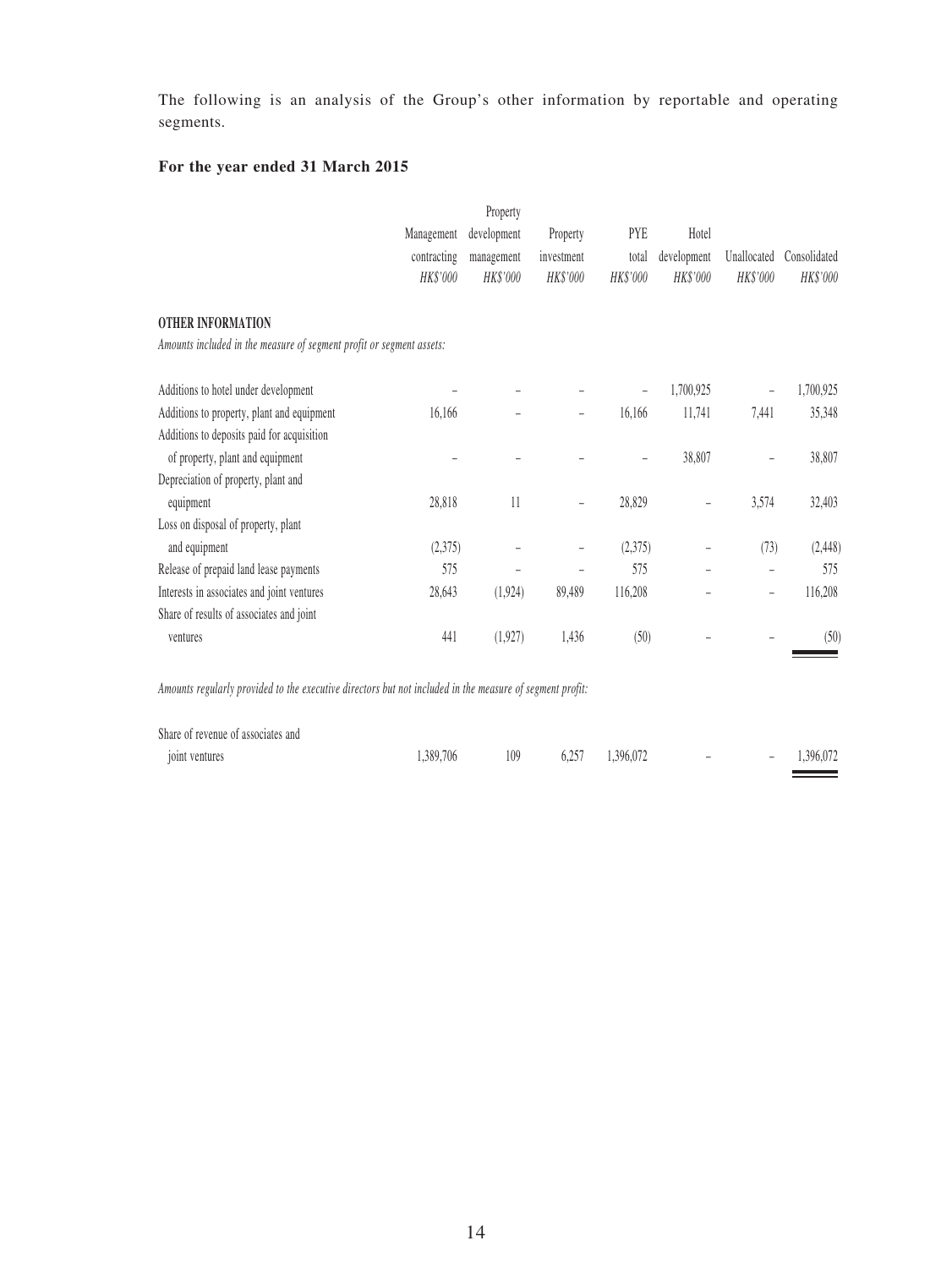The Group's operations are mainly located in Hong Kong, Macau, the People's Republic of China ("The PRC") (excluding Hong Kong and Macau) and Singapore.

The following table provides an analysis of the Group's revenue based on geographical location where construction works or other services are provided:

| 2016            | 2015      |
|-----------------|-----------|
| <b>HK\$'000</b> | HK\$'000  |
| 3,993,825       | 2,926,531 |
| 2,423,427       | 5,743,744 |
| 118,371         | 80,402    |
| 275,896         | 572,741   |
| 6,811,519       | 9,323,418 |
|                 |           |

The following is an analysis of the carrying amounts of non-current assets, analysed by the geographical area in which the assets are located:

|           | 2016            | 2015      |
|-----------|-----------------|-----------|
|           | <b>HK\$'000</b> | HK\$'000  |
| Hong Kong | 226,311         | 133,198   |
| Macau     | 8,003,384       | 4,530,369 |
| Singapore | 3,029           | 2,521     |
| The PRC   | 112,288         | 114,992   |
|           | 8,345,012       | 4,781,080 |

Revenue from customers contributing more than 10% of the total revenue of the Group are as follows:

| 2016            | 2015                     |
|-----------------|--------------------------|
| <b>HK\$'000</b> | HK\$'000                 |
| 1,299,724       | 3,625,477                |
| 1,115,263       | 2,110,767                |
| 981,342         | $\overline{\phantom{m}}$ |
| 940,911         |                          |
| 782,230         | $\overline{\phantom{0}}$ |
|                 |                          |

*Note:* These customers contributed less than 10% of total revenue of the Group for the year ended 31 March 2015.

All these customers are under the management contracting segment.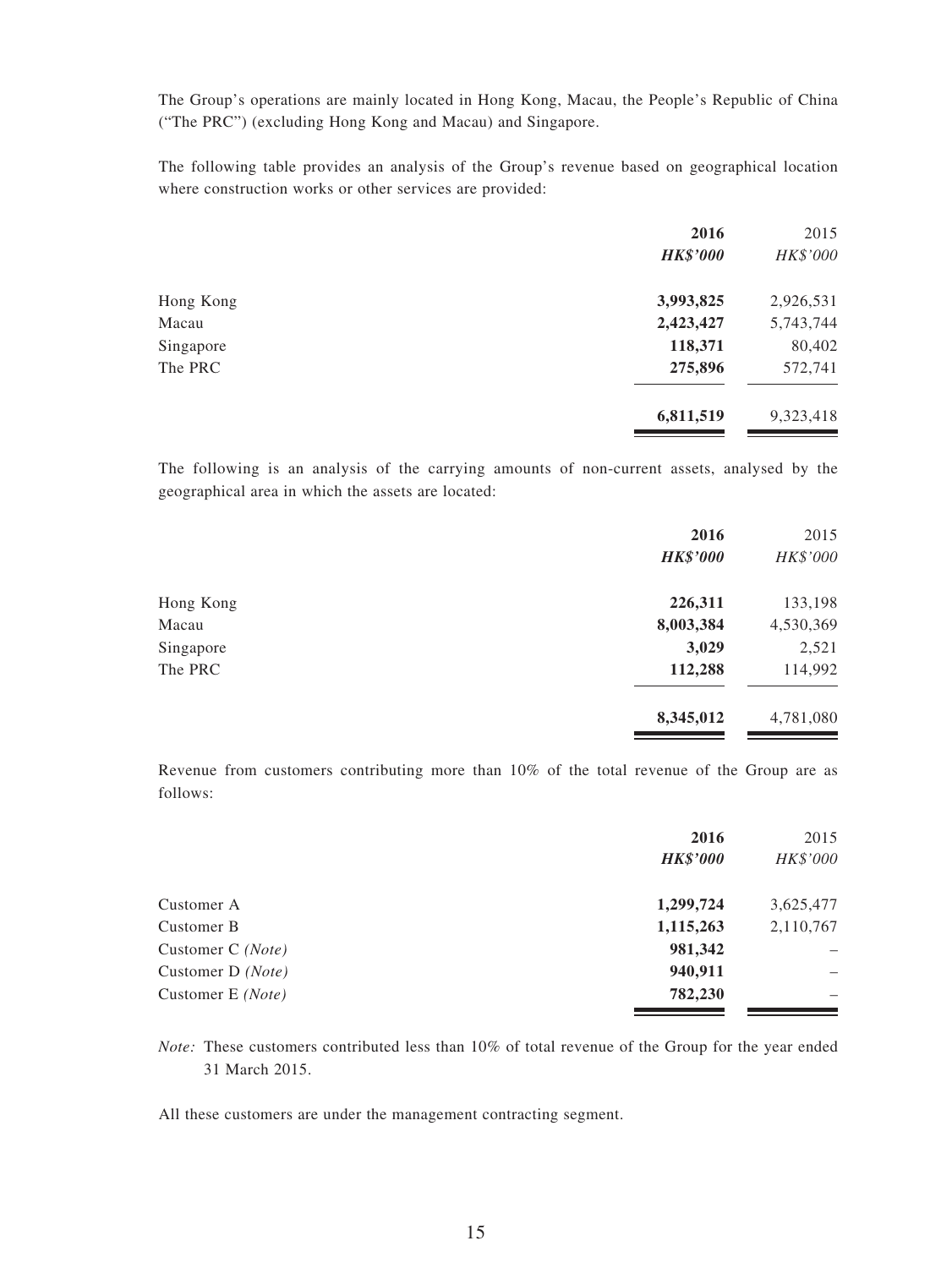#### **4. INCOME TAX EXPENSE**

|                               | 2016            | 2015     |
|-------------------------------|-----------------|----------|
|                               | <b>HK\$'000</b> | HK\$'000 |
| Hong Kong                     |                 |          |
| Overprovision in prior years  | (146)           |          |
| Macau and other jurisdictions |                 |          |
| Current tax                   | 22,631          | 33,951   |
| Overprovision in prior years  | (1)             | (95)     |
|                               | 22,630          | 33,856   |
|                               | 22,484          | 33,856   |

No provision for Hong Kong Profits Tax has been made in the consolidated financial statements as the assessable profits were wholly absorbed by tax losses brought forward for both years.

Taxation arising in Macau and other jurisdictions is calculated at the rates prevailing in the relevant jurisdictions.

#### **5. LOSS FOR THE YEAR**

| 2016            | 2015       |
|-----------------|------------|
| <b>HK\$'000</b> | HK\$'000   |
|                 |            |
| 55,863          | 49,558     |
| (4, 441)        | (5,400)    |
| (11, 535)       | (11,755)   |
| 39,887          | 32,403     |
| (773)           | 2,448      |
| 100,000         |            |
| 104,591         | 104,591    |
| (104, 016)      | (104, 016) |
| 575             | 575        |
|                 |            |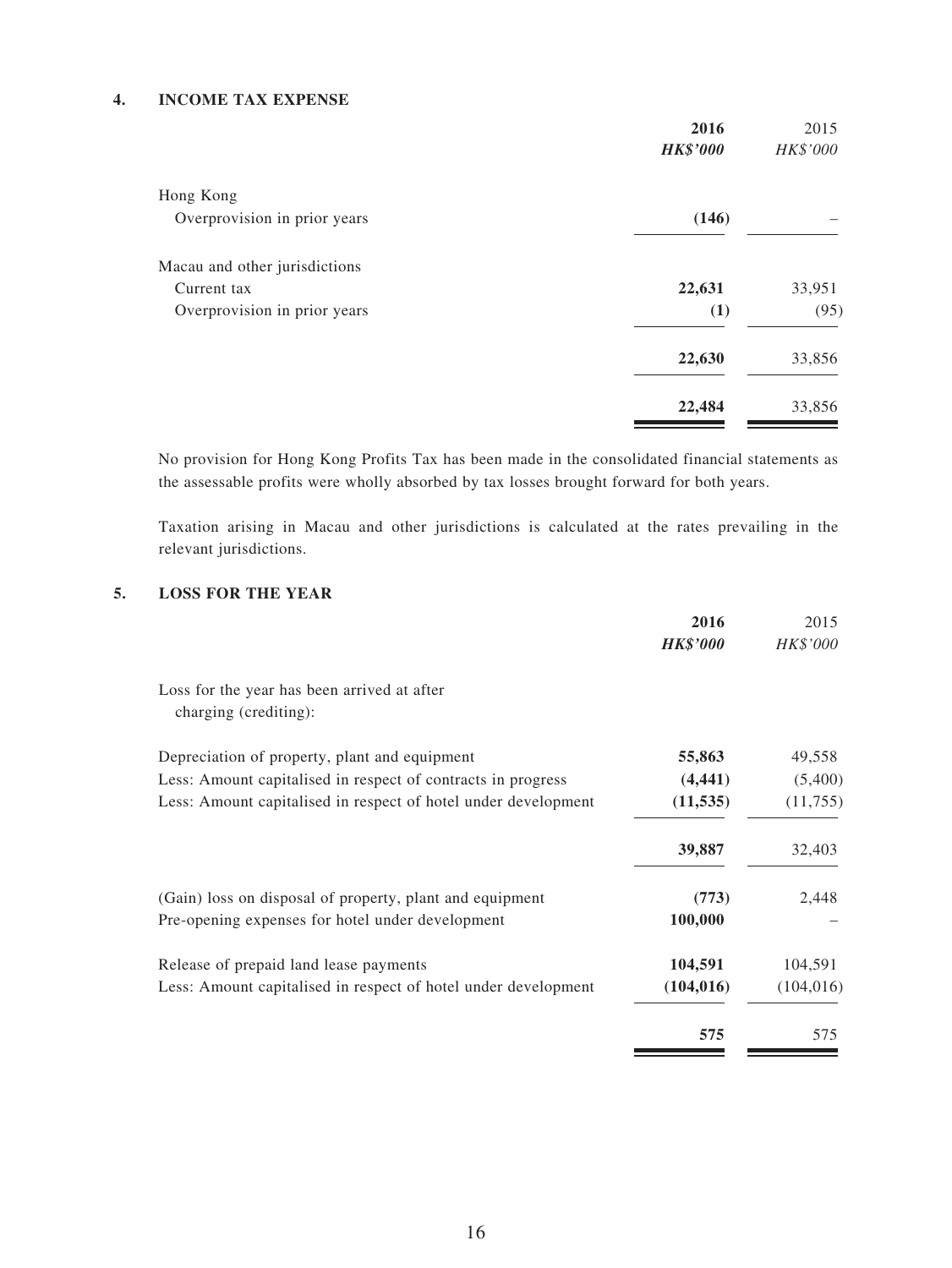#### **6. DIVIDENDS**

No dividend was recognised as distributions to owners of the Company during both years.

The directors do not recommend the payment of a dividend for the year ended 31 March 2016 (2015: Nil).

#### **7. LOSS PER SHARE**

The calculation of the basic and diluted loss per share attributable to the owners of the Company is based on the following data:

**Loss**

|                                                                                                          | 2016<br><b>HK\$'000</b>    | 2015<br><i>HK\$'000</i> |
|----------------------------------------------------------------------------------------------------------|----------------------------|-------------------------|
| Loss for the purposes of basic and diluted loss per share:                                               |                            |                         |
| Loss for the year attributable to owners of the Company                                                  | (197,361)                  | (29, 883)               |
| Number of shares                                                                                         |                            |                         |
|                                                                                                          | <b>Number</b><br>of shares | Number<br>of shares     |
| Weighted average number of ordinary shares for the<br>purpose of basic and diluted loss per share (Note) | 908,245,076                | 548,042,386             |

*Note:* The weighted average number of ordinary shares adopted in the calculation of basic and diluted loss per share for both years have been arrived at after deducting the shares held in trust for the Company by an independent trustee.

The computation of diluted loss per share for the year ended 31 March 2016 and 2015 does not assume the exercises of convertible bonds and the unvested shares awarded outstanding for the year ended 31 March 2016 and 2015 since assumed such exercises would result in a decrease in loss per share. In addition, the computation of diluted loss per share for year ended 31 March 2016 and 2015 does not assume the exercises of exchange right granted to option holders under a subsidiary's share option scheme and the Company's share options outstanding during the year because the adjusted exercise prices of those exchange rights and options were higher than the average market price of the shares during the year.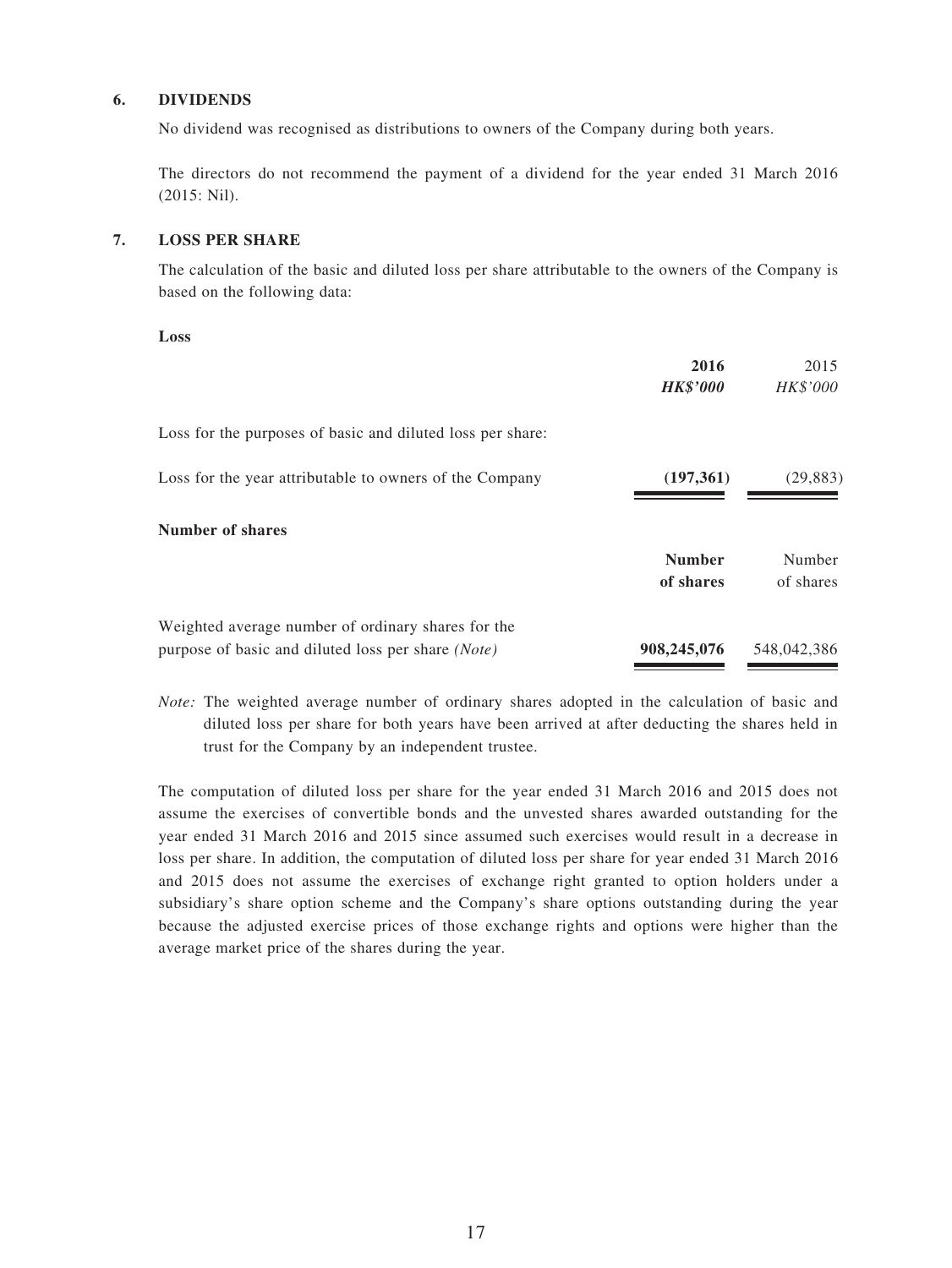#### **8. TRADE AND OTHER DEBTORS, DEPOSITS AND PREPAYMENTS**

Trade debtors mainly arise from management contracting business. The Group's credit terms for its management contracting business are negotiated at terms determined and agreed with its trade customers. The credit periods are ranging from 60 to 90 days.

Included in trade and other debtors, deposits and prepayments are trade debtors of HK\$596,062,000 (2015: HK\$828,837,000). The aged analysis of trade debtors, net of allowance for doubtful debts, presented based on the invoice date at the end of the reporting period is as follows:

|                                       | 2016<br><b>HK\$'000</b> | 2015<br>HK\$'000 |
|---------------------------------------|-------------------------|------------------|
| Within 90 days                        | 525,632                 | 786,553          |
| More than 90 days and within 180 days | 37,734                  | 2,624            |
| More than 180 days                    | 32,696                  | 39,660           |
|                                       | 596,062                 | 828,837          |

#### **9. TRADE AND OTHER CREDITORS AND ACCRUED EXPENSES**

The average credit period on trade creditors is 90 days. The Group has financial risk management policies in place to ensure that all payables are within the credit timeframe.

Included in trade and other creditors and accrued expenses are trade creditors of HK\$512,845,000 (2015: HK\$1,056,543,000). The aged analysis of trade creditors presented based on the invoice date at the end of the reporting period is as follows:

|                                       | 2016            | 2015      |
|---------------------------------------|-----------------|-----------|
|                                       | <b>HK\$'000</b> | HK\$'000  |
| Within 90 days                        | 498,957         | 1,030,869 |
| More than 90 days and within 180 days | 662             | 5,628     |
| More than 180 days                    | 13,226          | 20,046    |
|                                       | 512,845         | 1,056,543 |

**Contract Contract Contract**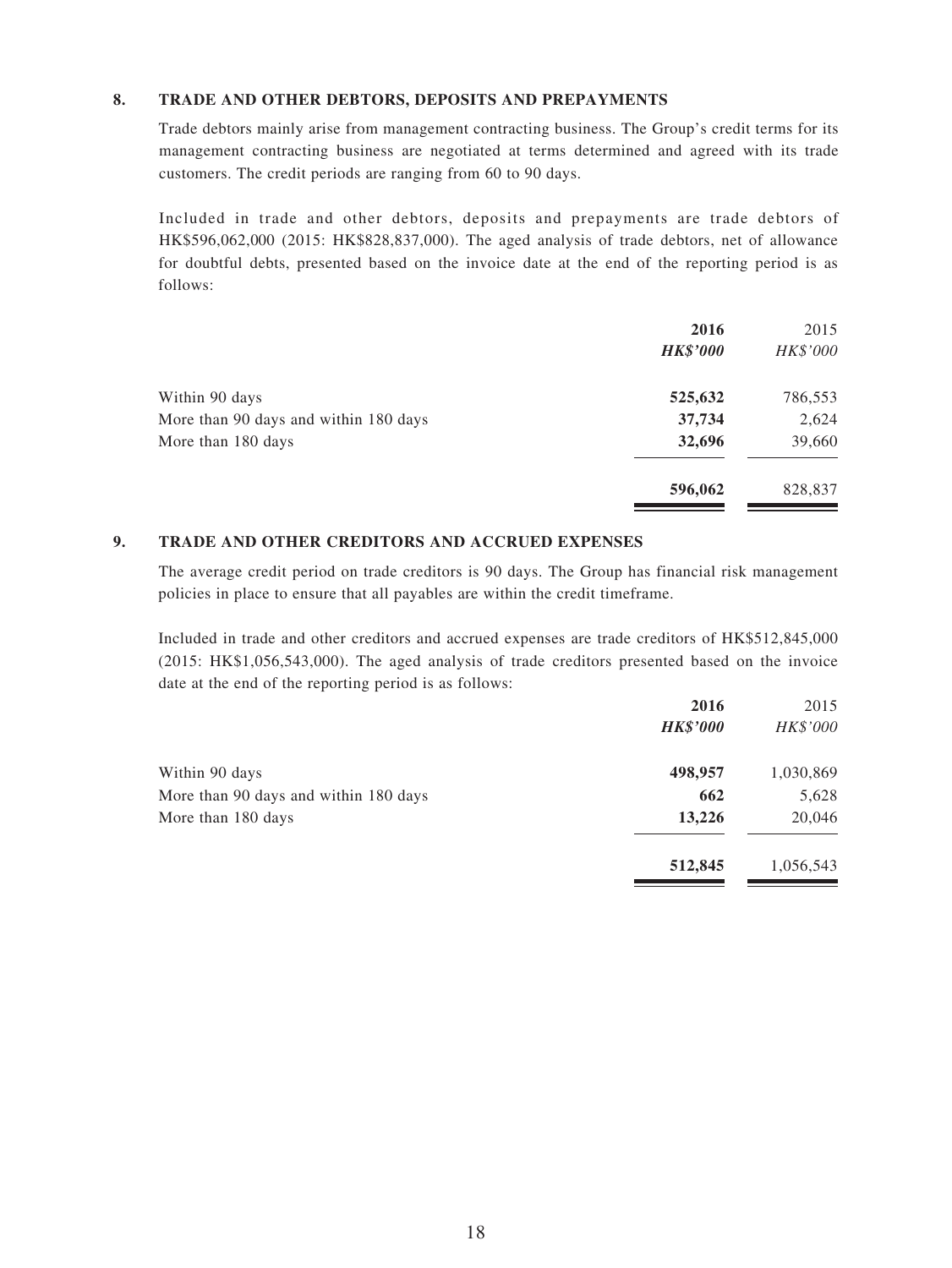# **MANAGEMENT DISCUSSION AND ANALYSIS REVIEW OF FINANCIAL PERFORMANCE AND POSITIONS**

# **Hotel Development**

The Group is building an exclusive luxury hotel and entertainment complex on a site of some 65,000 square feet located on the Cotai Strip in Macau ("The 13 Hotel") which is expected to be opened in the fourth quarter of 2016. In February 2016, we officially named our Macau hotel "The 13" and subsequently renamed the Company "The 13 Holdings Limited" with approval from shareholders and other regulatory authorities at the end of March 2016. The directors believe that the completion of The 13 Hotel followed by a fully operational hotel in Macau with provision of ancillary retail and entertainment facilities will, in due course, generate strong cash flows for the benefit of all shareholders.

For the year ended 31 March 2016, the hotel development segment recorded assets of approximately HK\$8,509 million and liabilities of approximately HK\$3,462 million, mainly the cost of land, hotel under development, deposits paid for acquisition of hotel fixture, furniture and equipment in Macau, the liability portion of convertible bonds issued for financing the hotel development and bank borrowings for hotel development. Also included in segment assets and liabilities are transactions with Paul Y. Engineering Group Limited ("PYE") in respect of construction of The 13 Hotel. There was no segment profit from hotel development for the year ended 31 March 2016.

As at 31 March 2016, approximately HK\$2,562 million was drawn from a six-year term loan facility of HK\$3,045 million provided by a Mainland China-based bank.

# **Engineering Business – PYE**

The construction industry experienced a slight slowdown despite sustained efforts by the Government of the Hong Kong Special Administrative Region to provide significant business opportunities by boosting land supply and maintaining a relatively high level of capital works expenditure. Failure of the Government to smoothly facilitate funding approval of Government tenders undermined these efforts, creating potential vulnerabilities in the market.

For the year ended 31 March 2016, segment revenue at PYE and its subsidiaries ("PYE Group") decreased 7% to approximately HK\$9,960 million from approximately HK\$10,696 million in 2015 as a result of the decrease in order book after the completion of a large project in Macau. Segment operating profit decreased approximately 20% to approximately HK\$158 million (2015: HK\$198 million) as a result of the provision made for the lead-in-water incident and increase in legal and professional fees.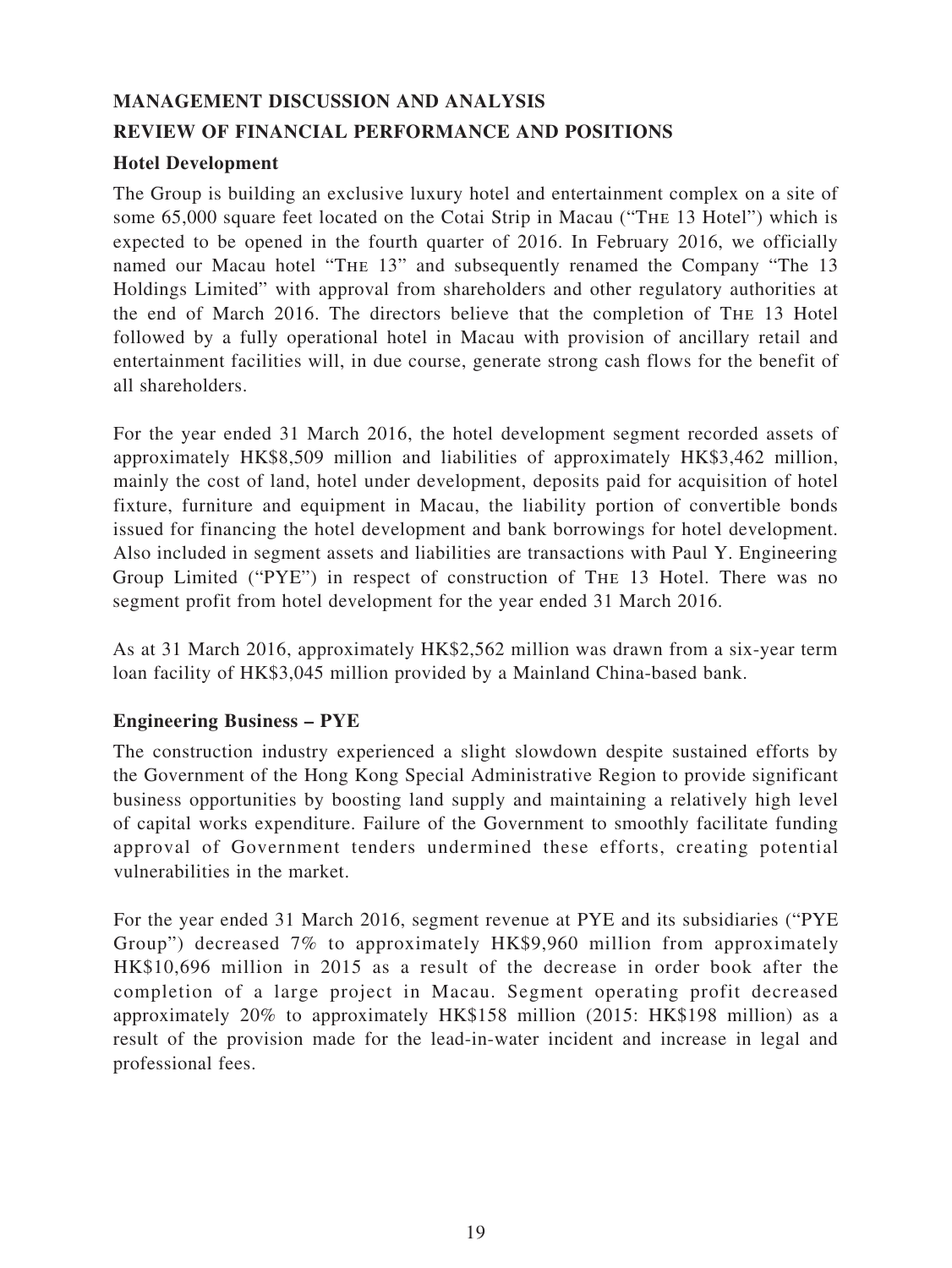# **The Group**

For the year ended 31 March 2016, the Group recorded consolidated revenue including joint operations of approximately HK\$6,812 million (2015: HK\$9,323 million), representing a decrease of approximately 27% from that of last year as a result of the decrease in order book after completion of a large project in Macau.

Gross profit decreased approximately 30% to approximately HK\$198 million (2015: HK\$284 million) due primarily to costs and provisions for remedial measures resulting from lead contamination in potable water occurring under certain construction contracts and an increase in legal and professional fees. Gross profit margin slightly decreased to 2.9% (2015: 3.0%).

Loss attributable to owners of the Company for the year was approximately HK\$197 million (2015: HK\$30 million), representing an increase of approximately 6 times resulting mainly from the decrease in segment margins at PYE Group and pre-opening expenses in hotel under development segment. Basic loss per share was 21.7 HK cents.

The Group maintained a strong financial position with total assets standing at approximately HK\$12,547 million. Current assets were approximately HK\$4,202 million, or approximately 1.2 times the current liabilities. The equity attributable to owners of the Company slightly decreased to approximately HK\$5,709 million or 3%.

Net cash flow used in operating activities was about HK\$231 million and net cash outflow in respect of investing activities was approximately HK\$2,427 million. Net cash inflow in respect of financing activities was approximately HK\$1,325 million, resulting in a net decrease in cash and cash equivalents of about HK\$1,333 million for the Group for the year ended 31 March 2016.

# **REVIEW OF OPERATIONS**

# **Hotel Development**

The Group has made substantial progress in development of its hotel project during the year ended 31 March 2016 and expects the hotel will be opened in the fourth quarter of 2016. Virtually all work at the moment is devoted to completing the interior finishes of the hotel.

Rolls-Royce Motor Cars Limited has completed most of the Company's signature red Phantoms and is starting to ship them as they complete. On 1 March 2016, the Company and Rolls-Royce Motor Cars Limited jointly held a press conference at the Geneva Auto Show to ceremonially deliver the first of the Company's 30 custom red Rolls-Royce Extended Wheel Base Phantoms.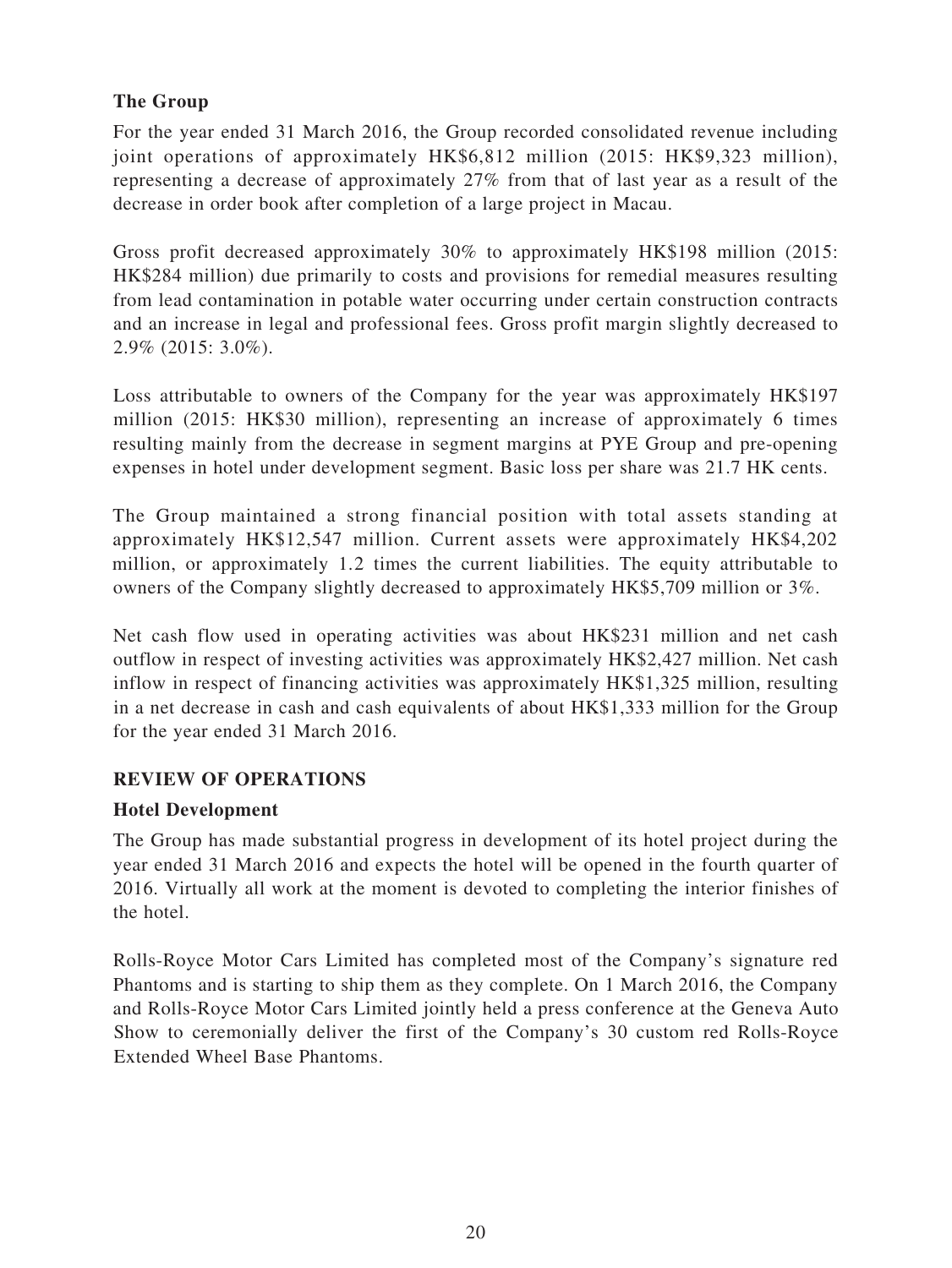The Group has substantially completed the hiring of its senior management team including the second layer of managers supporting departmental head. All have been intimately involved in the design and development process to ensure that The 13 Hotel is not only unique but also supports the high level of service and functionality the guests will expect. On 31 March 2016, total staff in the hotel under development segment was over 200 including directors of the Company.

# **Engineering Business – PYE**

The Management Contracting division remained the core business and the major contributor of revenue this year. Revenue of this division amounted to approximately HK\$9,944 million (2015: HK\$10,665 million), down by about 7%. The revenue included approximately HK\$3,148 million (2015: HK\$1,372 million) for The 13 Hotel project in Macau. The division reported an operating profit of approximately HK\$158 million (2015: HK\$196 million), including approximately HK\$132 million (2015: HK\$42 million) for The 13 Hotel project in Macau. As at 31 March 2016, the value of contracts on hand was approximately HK\$23,481 million, while the value of works remaining stood at approximately HK\$7,585 million.

During the year under review, the Management Contracting division secured new construction contracts with an aggregate value of approximately HK\$4,881 million, representing a decrease of approximately 7% as compared to the amount of approximately HK\$5,253 million for last year as a result of lead-in-water incident. Subsequent to year end, the division secured further contracts of approximately HK\$2,653 million. Set out below are some of the new contracts secured during the year and up to the date of this announcement:

- Construction management services for The University of Chicago Center in Hong Kong
- Main contract works (Lot 7) for the Concordia Development at Coloane, Macau  $*$
- Main contract works for the residential development at Kai Tak Area 1I Site 3
- Main contract works for the residential development at 128 Pok Fu Lam Road
- Proposed hotel development at Sai Kung
- Site formation and foundation works for Ocean Park Tai Shue Wan Development
- \* Project being carried out through joint venture

The Property Development Management division reported a profit of approximately HK\$1 million for the year under review. The value of contracts on hand for Property Development Management division at the year end was approximately HK\$40 million.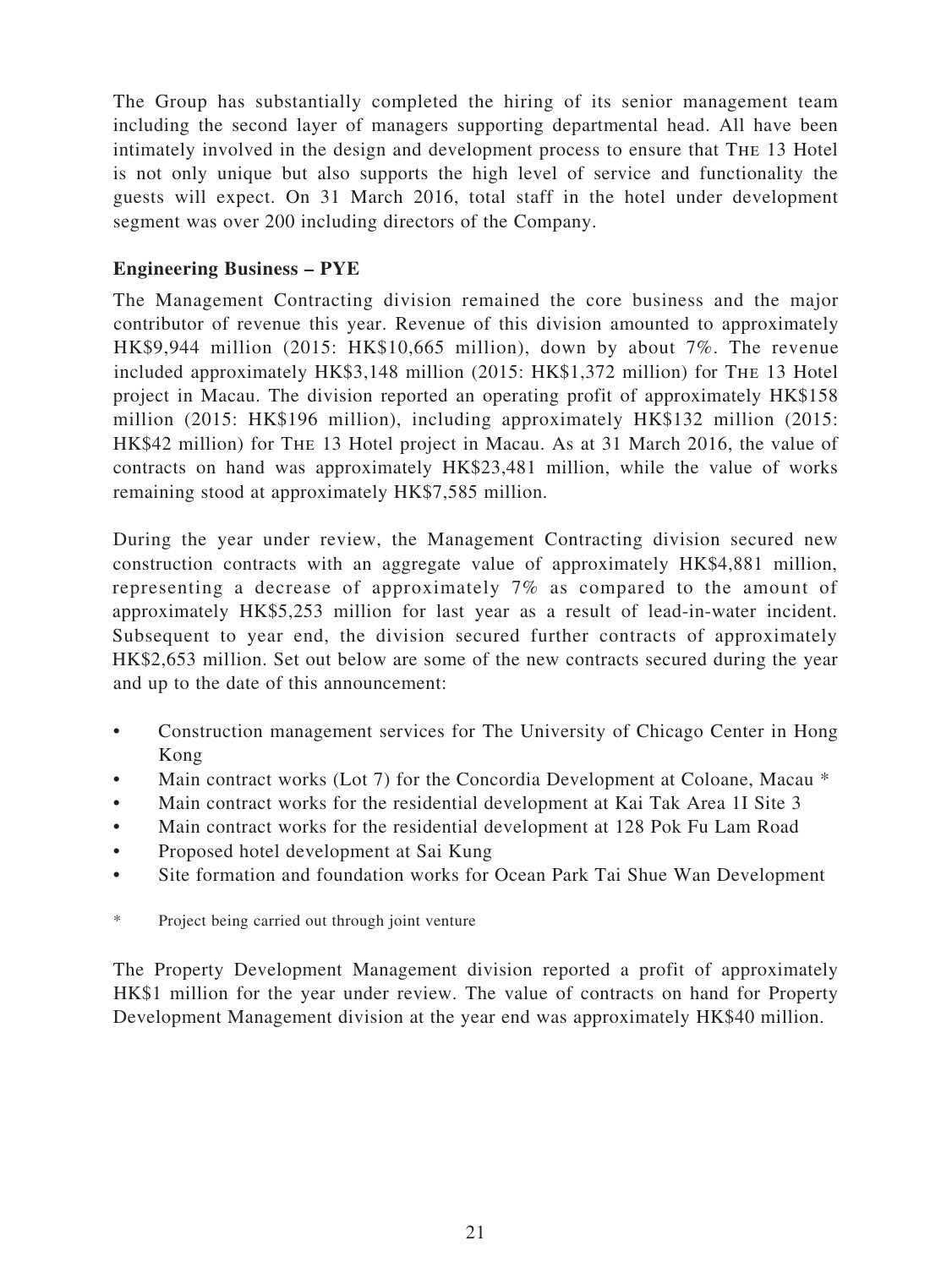The Property Investment division reported a loss, through its joint venture, of approximately HK\$1 million for the year under review. The joint venture holds an investment property in Hangzhou, the Pioneer Technology Building, which is an office building with gross floor area of about 20,000 square meters. The building generated rental income of about HK\$12 million (2015: HK\$13 million) during the year and its occupancy reached about 90% as at 31 March 2016.

# **EVENT AFTER THE REPORTING PERIOD**

There are no major subsequent events since the end of the reporting period and up to the date of this announcement.

# **LIQUIDITY AND CAPITAL RESOURCES**

Under its prudent funding and treasury policies, the Group maintains a variety of credit facilities to meet requirements for working capital. As at 31 March 2016, cash, bank balances and deposits stood at approximately HK\$959 million, of which approximately HK\$851 million, HK\$76 million, HK\$23 million, HK\$5 million, HK\$3 million and HK\$1 million were denominated in Hong Kong Dollars, Renminbi, Macau Patacas, Singapore Dollars, Malaysian Ringgit and Japanese Yen, respectively. The Group had total bank borrowings of approximately HK\$3,021 million at year-end of which approximately HK\$459 million are repayable within one year. In addition, the Group also has outstanding convertible bonds with face value of approximately HK\$2,219 million and liability component as at 31 March 2016 of HK\$486 million. The convertible bonds mature in February 2025.

All of the Group's borrowings, other than the convertible bonds, as at 31 March 2016 bear interest at floating rates and are denominated either in Hong Kong Dollars or Renminbi. The Renminbi borrowings are directly tied in with the Group's business in the Mainland China. The convertible bonds are interest free. The Group's gearing ratio, based on total borrowings of approximately HK\$3,507 million and equity attributable to owners of the Company of around HK\$5,709 million, increased from approximately 0.34 at 31 March 2015 to about 0.61 at 31 March 2016 primarily due to increase in total borrowings related to hotel development.

# **EMPLOYEES**

The Group had 1,816 full-time employees, including the directors of the Company but excluding contracted casual labour in Macau, as at 31 March 2016. The Group offers competitive remuneration packages based on overall market rates, employee performance, and the performance of the Group. Remuneration packages are comprised of salary, performance-based bonuses, and other benefits including training, provident funds and medical coverage. Three share incentive schemes (namely share option scheme, share award scheme and share financing plan) are in place to motivate and reward eligible employees.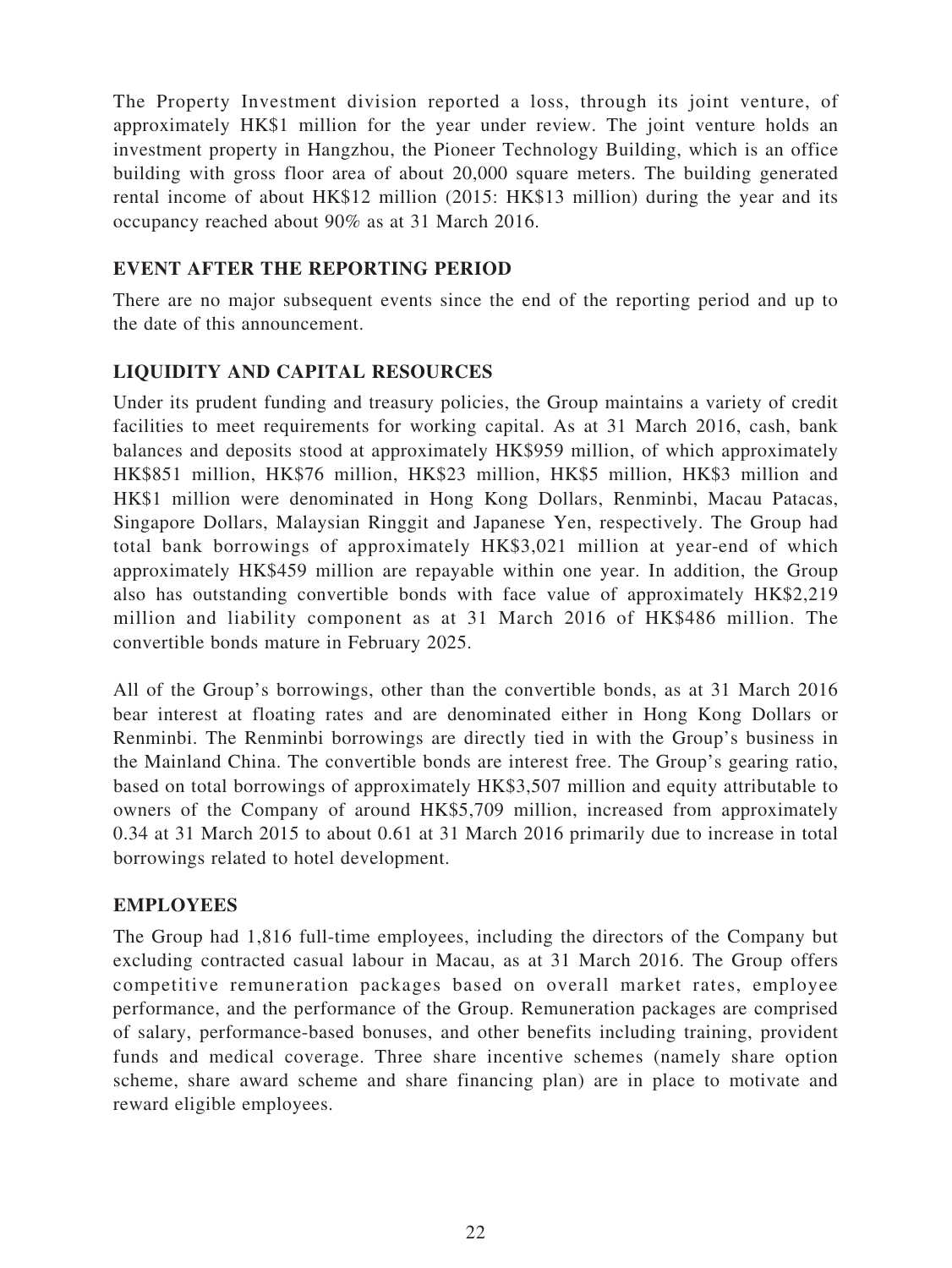# **PLEDGE OF ASSETS**

As at 31 March 2016, the Group pledged hotel under development, property, plant and equipment, prepaid land lease payments and bank deposits of approximately HK\$6,139 million, HK\$1 million, HK\$1,699 million and HK\$17 million, respectively, and charged the Group's benefits over certain construction contracts and the Group's interests over certain subsidiaries to secure the general banking facilities granted to the Group.

# **CONTINGENT LIABILITIES**

The Group had contingent liabilities in respect of indemnities of approximately HK\$28 million given to banks for performance bonds granted to associate and joint operations and contingent liabilities in respect of corporate guarantees of approximately HK\$20 million given to a bank for banking facilities granted to an associate as at 31 March 2016.

# **COMMITMENTS**

As at 31 March 2016, the Group has expenditure contracted for but not provided in the consolidated financial statements in respect of the acquisition of property, plant and equipment and hotel under development of approximately HK\$767 million and HK\$596 million, respectively.

# **SECURITIES IN ISSUE**

During the year ended 31 March 2016, 62,856,000 share options were granted and 679,000 share options were lapsed.

As at 31 March 2016, there were 920,867,010 shares in issue. Additional shares may be issued by way of: i) exercise of share options of the Company for up to 89,682,000 shares of the Company depending on the fulfilment of vesting conditions attached to the options; ii) exchange for up to 10% of the shares in Falloncroft Investments Limited ("Falloncroft") for up to 88,235,294 shares of the Company depending on the ultimate equity capitalization of Falloncroft and achievement of certain performance targets related to hotel development; and iii) conversion of three 2025 convertible bonds which if fully converted would result in the issuance of 465,814,719 shares of the Company.

# **FINAL DIVIDEND**

The Board does not recommend the payment of dividend for the year ended 31 March 2016 (2015: Nil).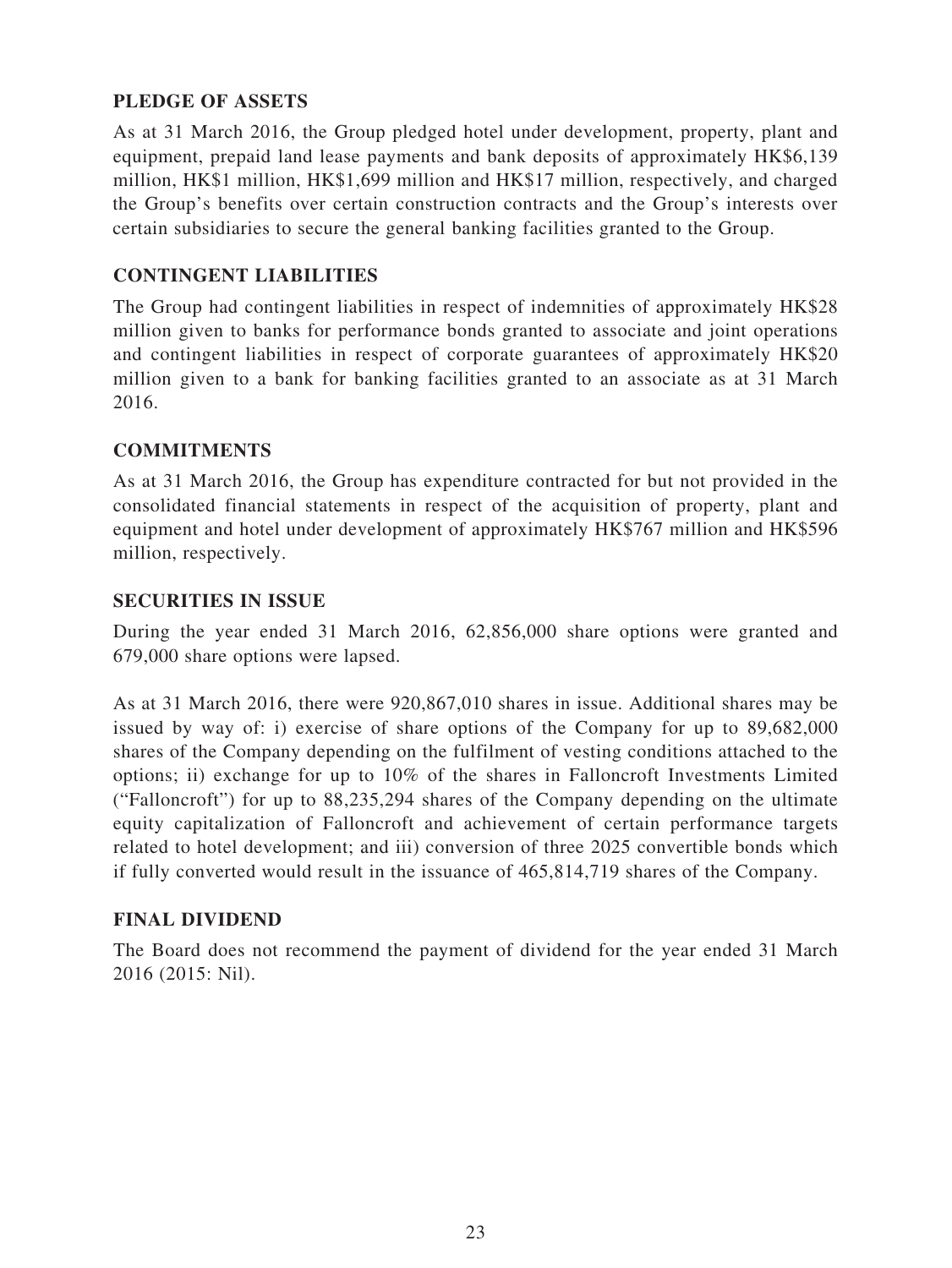# **PURCHASE, SALE OR REDEMPTION OF THE COMPANY'S LISTED SECURITIES**

During the year ended 31 March 2016, there were no purchases, sales or redemptions by the Company, or any of its subsidiaries, of the Company's listed securities.

# **OUTLOOK**

Looking ahead, the global economic growth will likely be volatile. Following improvement of the US economy, the US Federal Reserve is expected to begin raising interest rates. In addition there is uncertainty generated by:

- continued sovereign credit issues in the Eurozone along with the generally slow pace of structural reforms;
- risk of a destabilized Eurozone following the exit referendum in the United Kingdom
- continued conflicts in the Middle East; and
- the slowing growth and structural reforms taking place in China.

# **Hotel Development**

Macau remains the largest gaming market in the world generating gross gaming revenue ("GGR") of US\$27 billion for the 12 months to May 2016. This represents a decline of 25% over the prior 12-month period.

Macau recorded 30.7 million visitors for the 12 months ended April 2016 which represents a 2% decline over the prior 12-month period. It would appear that the decline in GGR has resulted from a decline in the average amount wagered rather than a decrease in Macau visitation.

Despite the anticipated volatile market conditions, the Company feels that its niche strategy of targeting a global clientele of high net worth customers seeking a unique luxury experience is well positioned to compete in a slow market.

We also expect that Macau will eventually return to long-term growth driven by the introduction of new transportation infrastructure, continued increase in hotel room and development of neighbouring Hengqin Island which will transform Macau into a leading tourism hub in Asia.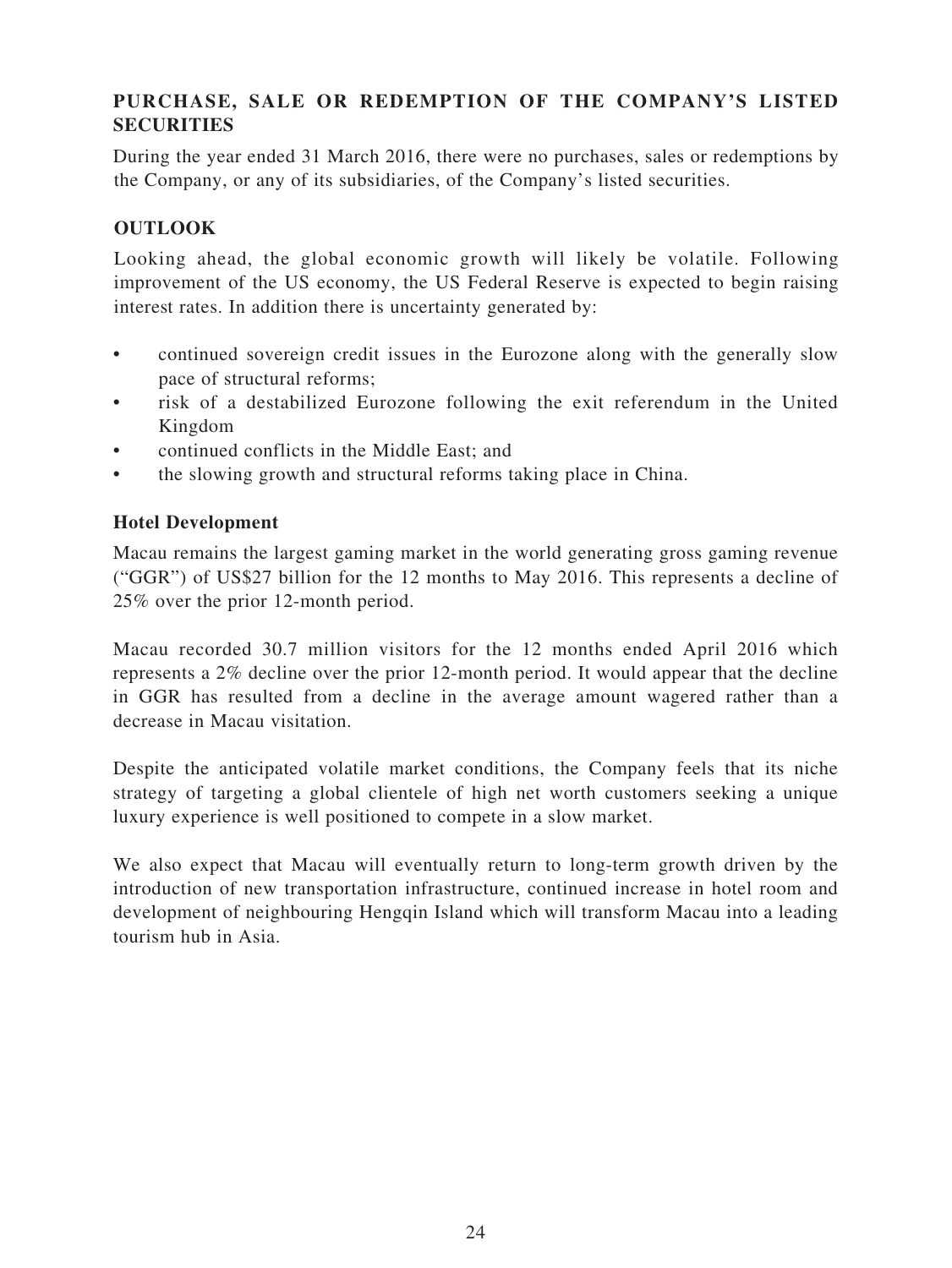# **Engineering Business – PYE**

Despite continuing challenges in the construction industry, the overall prospects of PYE Group's key markets remain positive.

In Hong Kong, the Chief Executive emphasised in 2016 Policy Address that the Government will continue to boost land and housing supplies through various development plans. In Mainland China, the Belt and Road Initiative was addressed in the 13th Five-Year Plan. The first stage will focus on construction of road and rail networks and related infrastructure. Hong Kong's construction industry will be a key beneficiary. In Macau, the Government is now proactively promoting tourism, the arts, cultural tourism and higher education businesses to break away from an unhealthy overreliance on the gambling industry, and the construction industry will continue to play an important role in the process. In the meantime, the Singapore market is expected to maintain its steady growth rate.

The year 2016 marks PYE Group's 70th Anniversary – the right time for us to step into the next stage of our evolution. We will continue to adopt a cautious expansion strategy and secure premium contracts in these markets. We believe that our solid foundation, outstanding track record, and excellent team will steer PYE Group towards an even brighter future. Management will remain open to new ideas and methods of coping with the ever-changing business environment while striving to create greater value for our shareholders and stakeholders.

# **CORPORATE GOVERNANCE**

The Company is committed to maintaining high standards of corporate governance because it believes that is the best way to enhance shareholder value. The Company has complied with all code provisions of the Corporate Governance Code as set out in Appendix 14 of the Rules Governing the Listing of Securities on The Stock Exchange of Hong Kong Limited (the "Listing Rules") throughout the year ended 31 March 2016 and has adopted most of the recommended best practices stated therein.

# **AUDIT COMMITTEE**

The principal duties of the audit committee of the Company (the "Audit Committee") include oversight of the Group's financial reporting system and internal control procedures, review of the Group's financial information, and review of the relationship with the external auditor of the Company.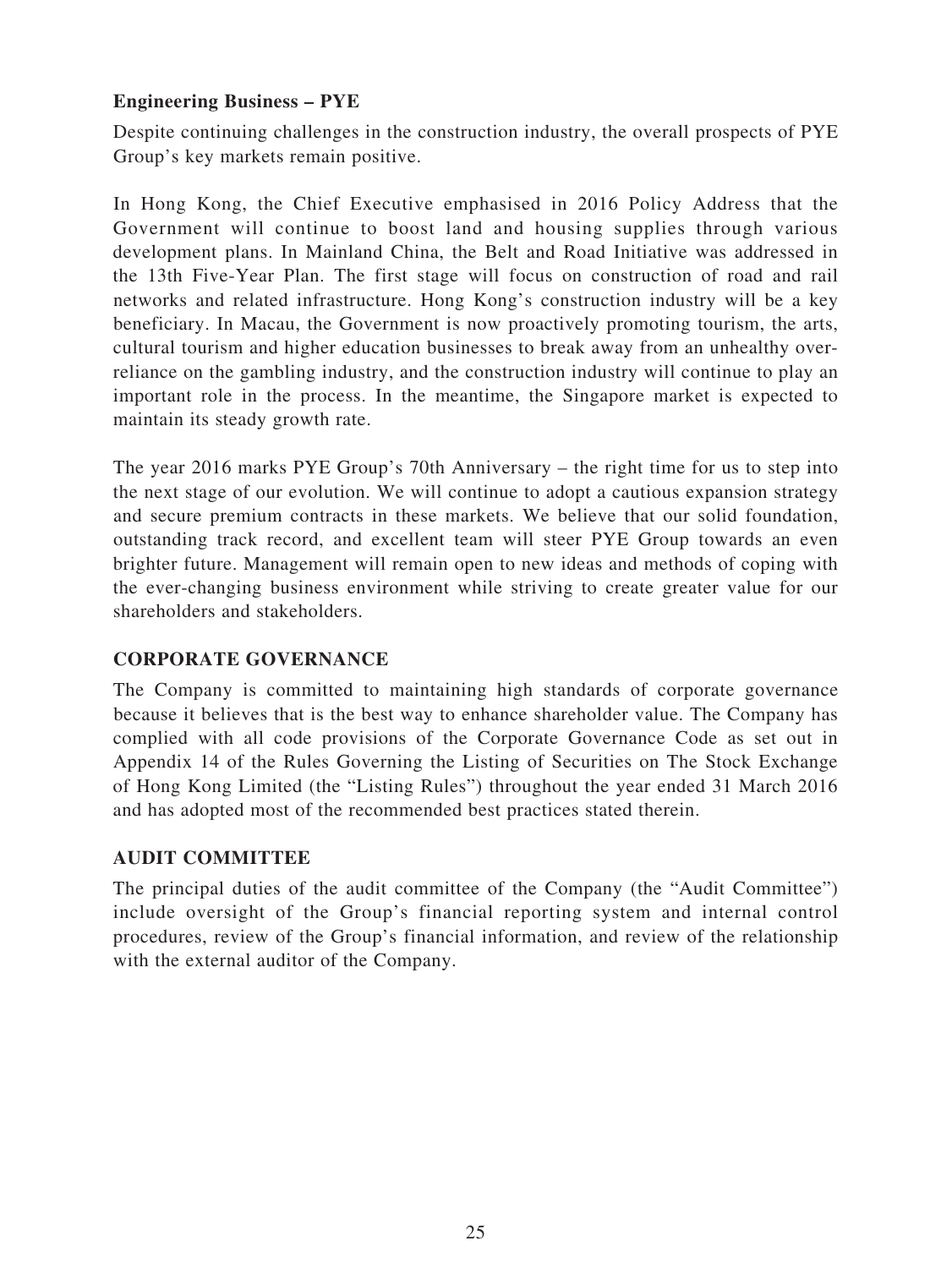The Audit Committee comprises five independent non-executive directors of the Company, namely:

- Ir James Chiu, *OBE, JP* (Chairman of the Audit Committee)
- Professor Lee Chack Fan, *GBS, SBS, JP*
- Mr Iain Ferguson Bruce
- Mr Francis Goutenmacher
- Mr Chan Kok Chung, Johnny

The Group's results for the year ended 31 March 2016 have been reviewed by the Audit Committee.

The figures in respect of the Group's consolidated statement of financial position, consolidated statement of profit or loss, consolidated statement of profit or loss and other comprehensive income and the related notes thereto for the year ended 31 March 2016 as set out in this preliminary results announcement have been agreed by the Group's auditor, Messrs. Deloitte Touche Tohmatsu, to the amounts set out in the Group's audited consolidated financial statements for the year. The work performed by Messrs. Deloitte Touche Tohmatsu in this respect did not constitute an assurance engagement in accordance with Hong Kong Standards on Auditing, Hong Kong Standards on Review Engagements or Hong Kong Standards on Assurance Engagements issued by the Hong Kong Institute of Certified Public Accountants and consequently no assurance has been expressed by Messrs. Deloitte Touche Tohmatsu on this preliminary results announcement.

# **MODEL CODE FOR SECURITIES TRANSACTIONS BY DIRECTORS**

The Company has adopted the Model Code for Securities Transactions by Directors of Listed Issuers (the "Model Code") set out in Appendix 10 of the Listing Rules as its own code of conduct regarding securities transactions by the directors of the Company.

All directors of the Company have confirmed, following specific enquiry by the Company, that they complied with the required standard set out in the Model Code during the year ended 31 March 2016.

# **ANNUAL GENERAL MEETING**

The 2016 Annual General Meeting of the Company will be held on 16 August 2016. Notice of the 2016 Annual General Meeting will be published on the Company's website at www.The13.com and the Stock Exchange's website, and despatched to shareholders in due course.